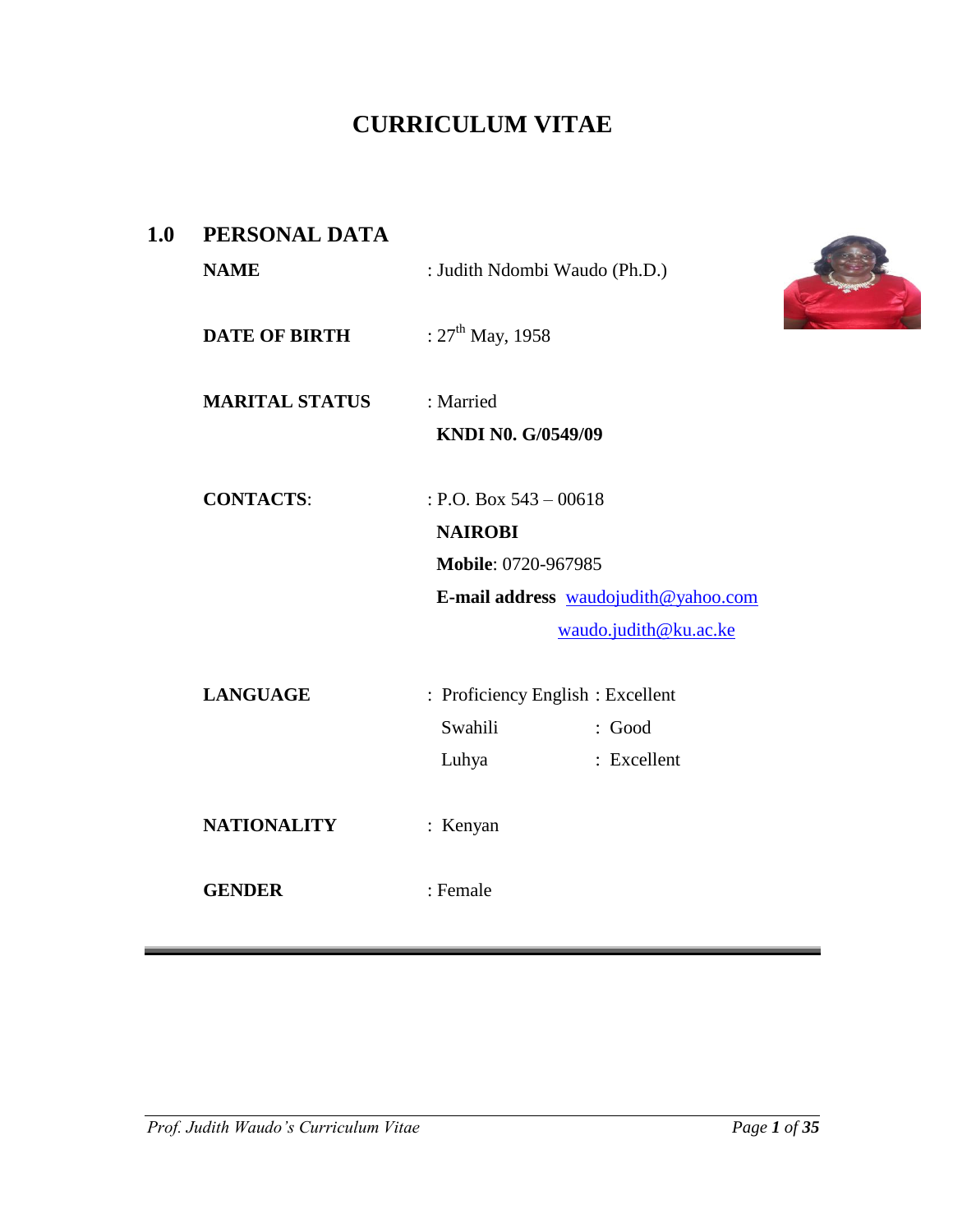# **2.0 QUALIFICATIONS:**

# **EDUCATION BACKGROUND:**

- **1989-1993** : **Ph.D.** University of Alberta, Edmonton, Alberta T6G 2G5, Canada. **Major Specialisation:** International/Inter-cultural Education and Nutrition Education. **: Thesis:** An Ethnographic Study of Low-Income Women and Nutrition Education in Kenya.
- **1982-1984 : Thesis:** M.Sc. Iowa State University, Ames, Iowa, 50010, U.S.A. Thesis: Food Choices and Consumption Patterns of East African students at Iowa State University U.S.A. **Major Specialisation:**Nutrition Education
- **1978-1982** : **B.Sc**. Central University College, Pella, Iowa, 50219, U.S.A. **Major Specialisation:** Foods and Nutrition. **Senior Year Thesis:** Food Additives

# **PROFESSIONAL COURSES:**

- **2000** : Training in Nutrition and Information Technology University of Uppsala, Sweden. Certificate
- **2008** : ACF/UNICEF, Training in Standardized Monitoring and Assessment of Relief and Transition Methodology, Limuru Kenya. Certificate.
- **2008** : SGS ISO Certification Certificate
- **2009** : Qualitative and Quantitative Research Methods, Certificate
- **2010** : Training in Monitoring and Evaluation, Nakuru, Kenya Certificate.
- **2010** : AAU Leadership Development Workshop (LEDEV) Certificate, North Coast Beach Hotel, Mombasa, Kenya. September 10 – 18.
- **2014** : Training in e-Learning on Nutrition and Food Security in Higher Education for Eastern Africa, Henna project, European Union.
- **2019** : Biomedical Ethical Review Committee Training Certificate, Kenyatta University Conference Centre, Kenyatta University, Nairobi, Kenya
- **2019** : Training for Senior University Management on Governance and Strategic Management. Pride Inn Paradise Resort, Mombasa, Kenya.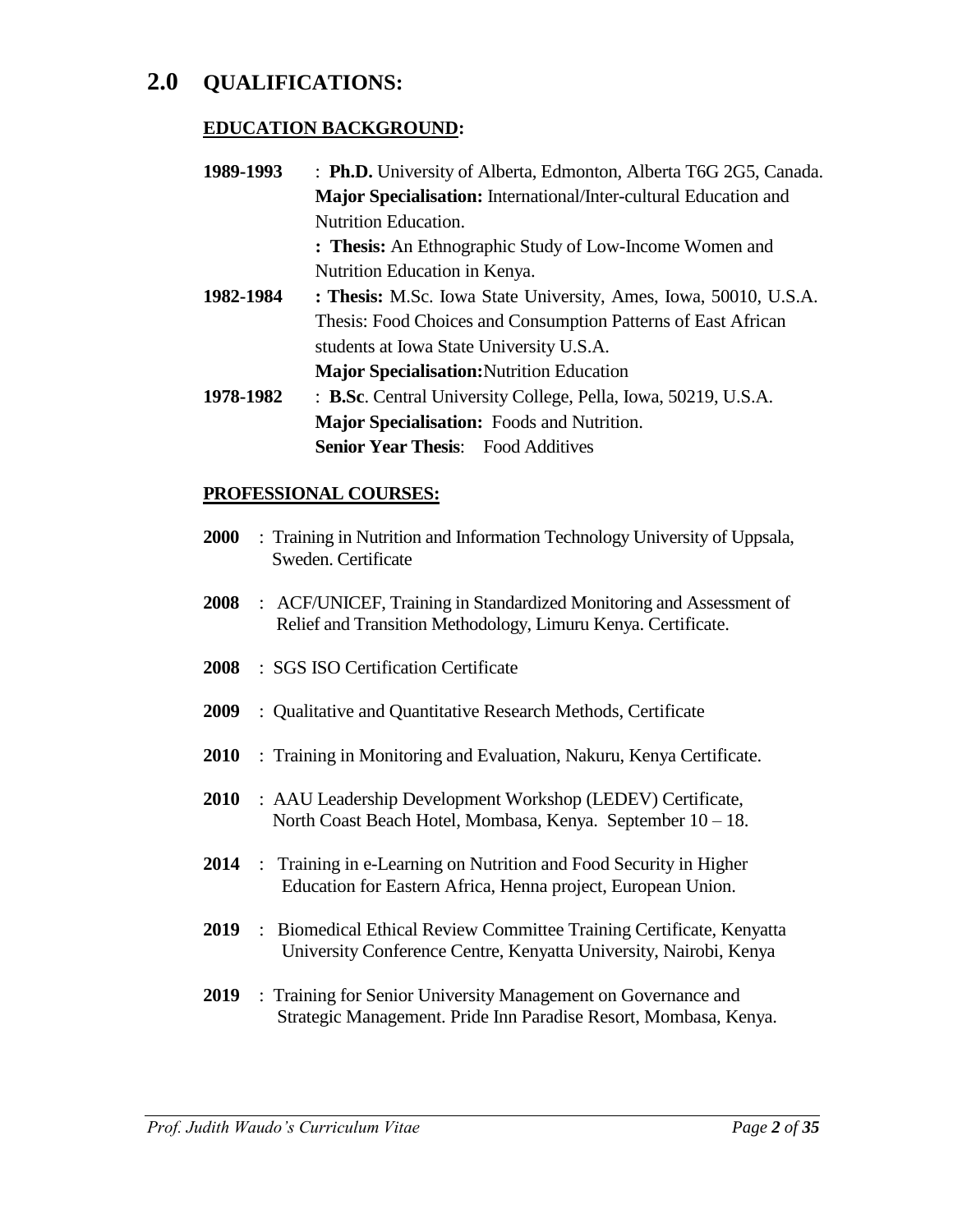# **3.0 FELLOWSHIPS**

| 1989–1993   | : Canadian Ph.D. Fellowship, University of Alberta     |
|-------------|--------------------------------------------------------|
| 1997        | : British Council Fellowship, University of Manchester |
| <b>2000</b> | : Swedish Fellowship, University of Uppsala            |

# **4.0 EMPLOYMENT HISTORY/WORK EXPERIENCE**

| <b>2011-Present:</b> | Full Professor, Department of Foods, Nutrition and                                                             |
|----------------------|----------------------------------------------------------------------------------------------------------------|
| 2003<br>$-2010$ :    | Dietetics, Kenyatta University.<br>Associate Professor, Department of Foods, Nutrition and<br><b>Dietetics</b> |

**Duties**: Teaching, Supervision of Students, Research, Member to University committees Kenyatta University

| $1995 - 2003$   | $\sim$ 1.000 $\pm$ | Senior Lecturer, Department of Foods, Nutrition and     |
|-----------------|--------------------|---------------------------------------------------------|
|                 |                    | Dietetics, Kenyatta University.                         |
| $1989 - 1995$ : |                    | Lecturer, Home Economics Department,<br>Kenyatta        |
|                 |                    | University.                                             |
| $1985 - 1989$   | $\sim$ 1.00        | Assistant Lecturer, Home Economics Department, Kenyatta |
|                 |                    | University.                                             |

# **5.0 ADMINISTRATIVE RESPONSIBILITIES**

| $2021$ : |                        | <b>Committee Member</b> to the Implementation of Planetary Health |
|----------|------------------------|-------------------------------------------------------------------|
|          |                        | Africa Japan Strategic and Collaboration Education (Phase)        |
|          |                        | Program.                                                          |
| 2020     |                        | Director, Centre for Gender Equity and Empowerment,               |
|          |                        | Kenyatta University                                               |
| 2020     |                        | <b>Kenyatta University Women Economic Empowerment Hub</b>         |
|          |                        | <b>Leader, Bill and Melinda Gates Foundation Project.</b>         |
|          |                        |                                                                   |
| 2020     | $\cdot$ :              | The Social Safeguard Focal Person, The Regional Coordination      |
|          |                        | Unit for Regional Scholarship and Innovation Fund (RSIF-RCU) at   |
|          |                        | Kenyatta University.                                              |
| 2020     | $\cdot$ :              | <b>Chair, Academic Mobility Committee, Kenyatta University</b>    |
| 2019     | $\ddot{\phantom{1}}$ : | <b>Chair UNESCO Steering Committee, High Education</b>            |
|          |                        | Development for Green Economy and Sustainability.                 |
| 2019     |                        | <b>Chairman, Technical Committee, The African Centre for</b>      |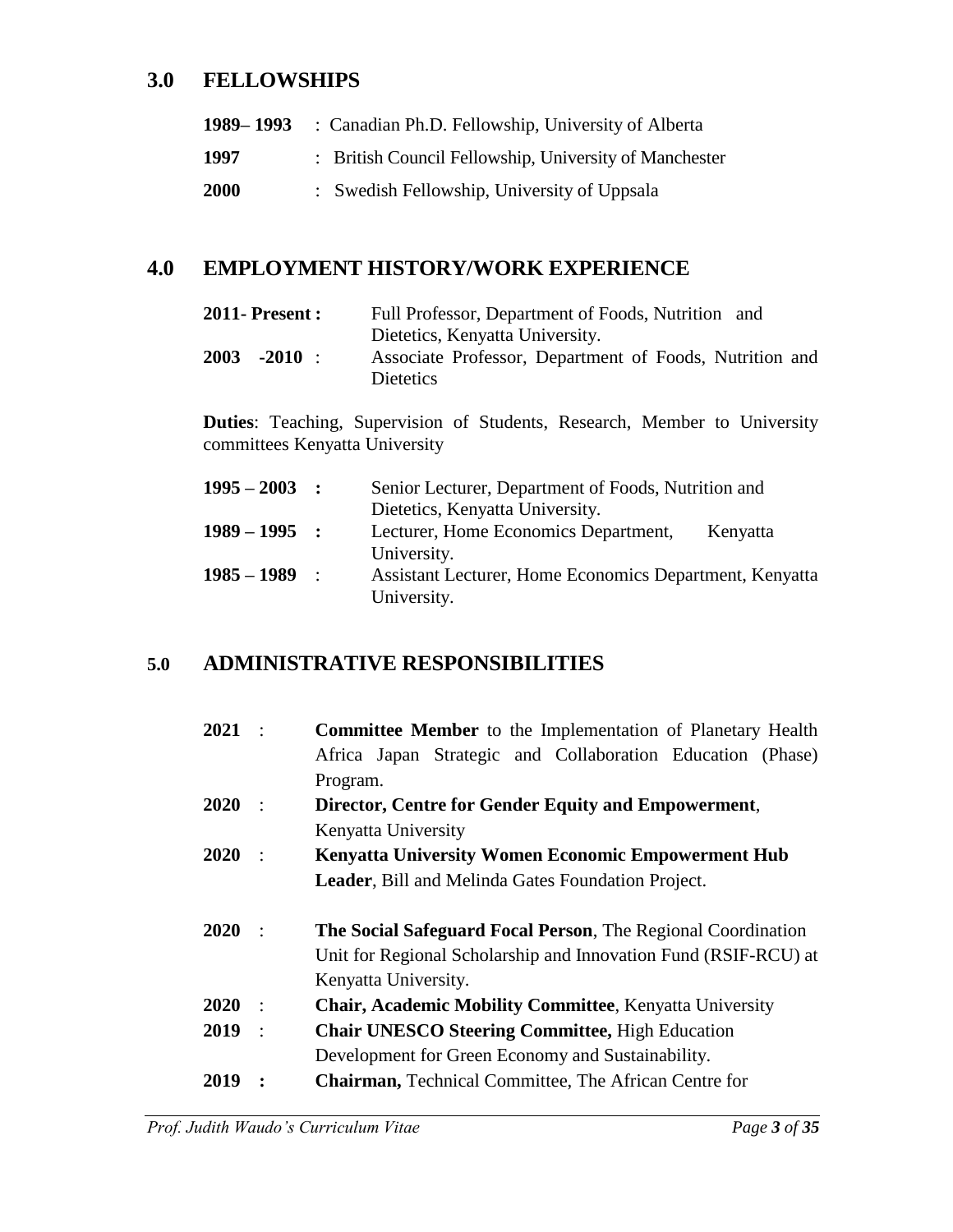Transformative Leadership (ACTIL).

- **2017-Present** : **Coordinator,** Curriculum Review for Diploma, Bachelors, Maters Foods, Nutrition and Dietetics and Designing of PhD Programme in Food, Nutrition and Dietetics at Kenyatta University, Kenya.
- **2019**: **Member** of School of Public Health and Applied Human Sciences Research Committee, Kenyatta University.

# **2006 – 2011: Dean, Graduate School, Kenyatta University**

# **Duties:**

- Development of policy documents.
- Admit students.
- Develop Examination and Supervision guidelines for postgraduate students.
- Write postgraduate prospectus and Handbook.
- Provide advisory services to students and staff.
- Provide administrative services to postgraduate students.
- Recommend postgraduate students for award of various degrees, Kenyatta University
- Review and recommend for approval of post graduate programmes

# **2002 – 2006 : Head of Hospitality and Tourism Department**

# **Duties:**

- Development of curricula for Diploma, Bachelors and Masters in Hospitality and Tourism Management
- Establish a Department of Hospitality and Tourism Management,
- Short listing of staff and students for programme.
- Recruitment of teaching and non-teaching staff.
- Preparation of Departmental budgets.
- Financial and Human Resource Management.
- Teaching and Research

# **2000 – 2002 : Director, Institutional Linkage Board Duties:**

- Coordination of Linkages at National, Regional and International level.
- Preparation of Memorandum of Understanding between various organizations.
- Oversee the implementation of the MOU activities,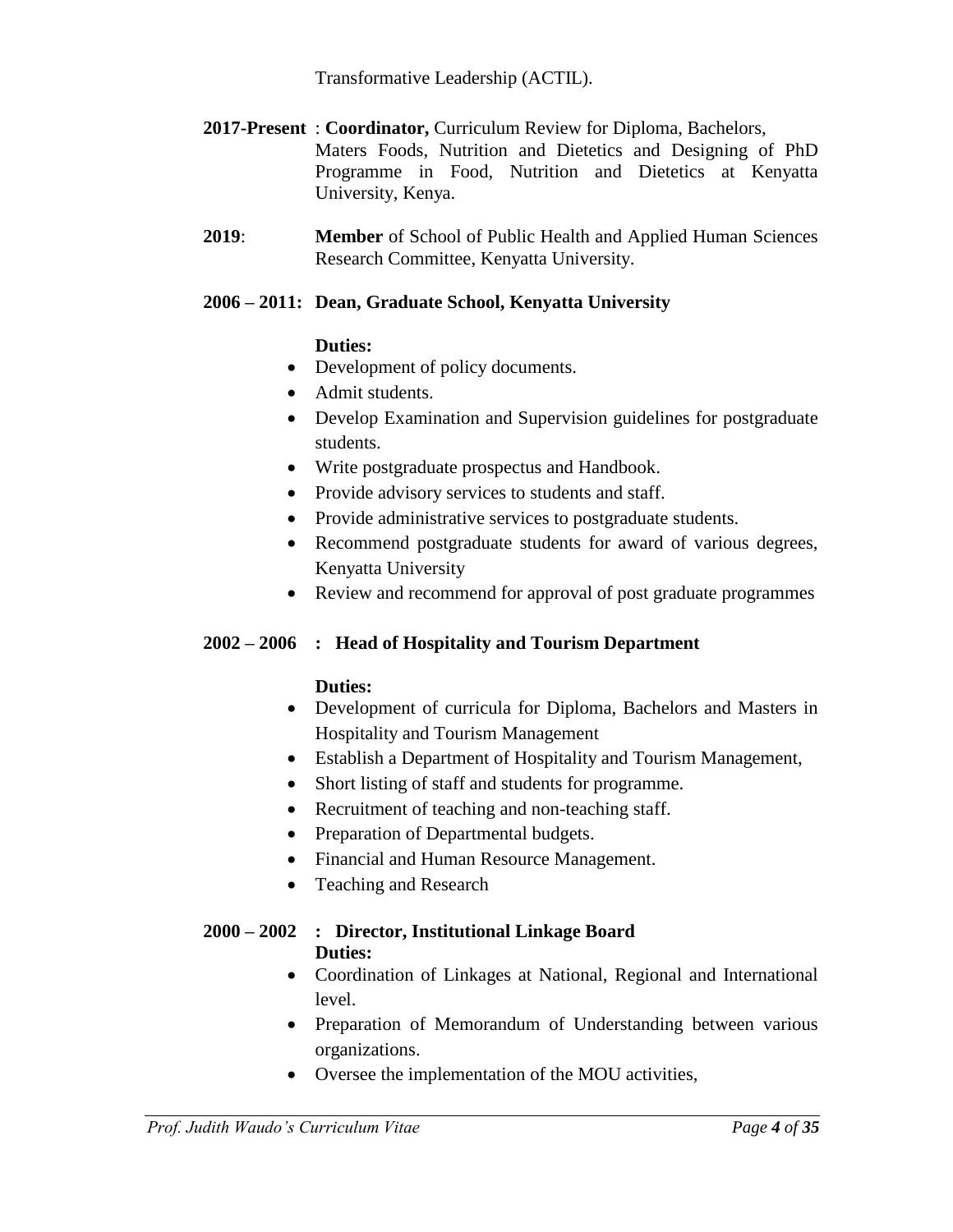# **1996-2000: Director, Kenyatta University Catering and Accommodation Services Board**

# **Duties:**

- Oversee and Supervision of staff in the Catering and Accommodation sections
- Preparation of budgets for various activities and Sections.
- Procurement of material and equipment for sections.
- Initiation and running of seven catering units and eighteen students hostel and guest houses.
- Overseeing students' welfare in these facilities

# **1993-1995:**

- **Academic Advisor** for 3<sup>rd</sup> and 4<sup>th</sup> year students.
- **Coordinator** of Institutional Management Unit of the Home Economics Department, Kenyatta University.

# **6.0 RESEARCH; CONSULTANCY ACTIVITIES AND CAPACITY BUILDING:**

- **2015 :** Principal Researcher, A study of Food Losses and Loss Reduction Opportunities in Fruit and Vegetable Chain in Kenya. An Assessment of Potatoes, Cougettes and Avocado. A SNV funded Project
- **2014 :** Organizer of the International Food and Nutrition Conference at North Coast Hotel, Kilifi, Kenya.
- **2014 :** Task Force Member ELFANS-Capacity building for E-learning Network on Food Security in East African Universities.

# **2011 :**

- Assistant Coordinator on Action Review of Kenya Emergency Response UNICEF/Mt. Kenya University partnership project
- Principal Evaluator, Applied Human Nutrition project in Higher Education in Eastern Africa Mid-term evaluation report EDULINK funded under ACP-EU Co-operation programme in Higher Education

- Development of Dietary Guidelines for East Africa Vicres.
- Baseline Survey for HIV and AIDS Management in East African Universities funded by the IUCEA.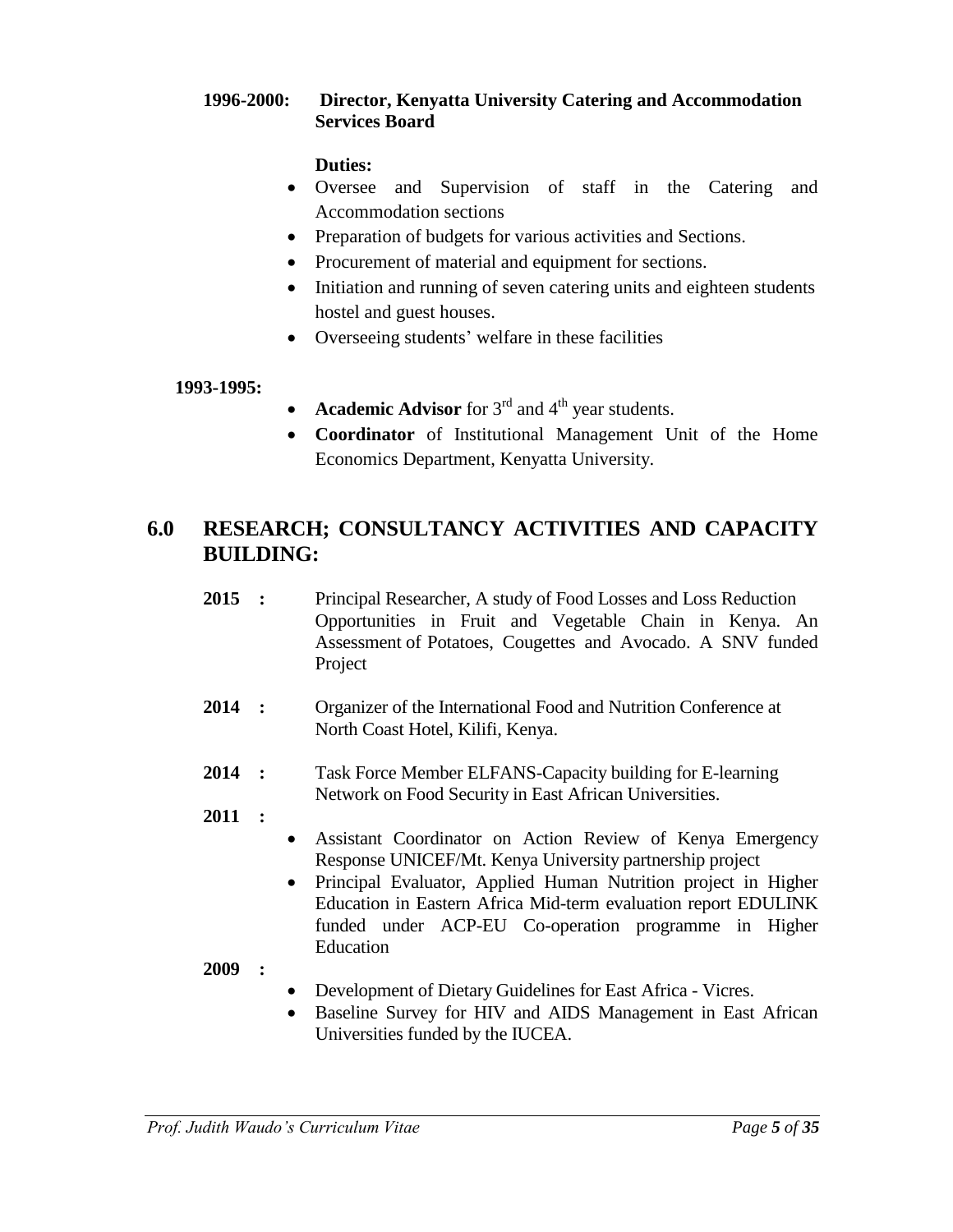KIDS – CAN Research Projects funded by IDRC. Research Member.

**2003-2007:** Principal Researcher, Food Consumption Patterns, Nutrient Intakes, Nutritional and Food Security Status of Adult Men, Pre-School children, Women and Elderly Persons in the Wetlands of Lake Victoria Basin, VicRes Project.

**2005:** 

- Principal Researcher, Nutritional Status and Food Consumption Patterns of Kenyan and South African Adult Women. Unilever Funded Research Project
- Researcher: Production and Consumption Patterns of Traditional Foods in Urban and Peri-urban. IPGRI Research Project.
- Participated in the writing of the National Micronutrient Deficiency Control Policy.

**2002-2004:** 

- Researcher: National Food Consumption Study, Unicef Sponsored Project.
- Principal Researcher: The Management of the Loreto Sisters Schools: A case study of Nairobi and Mombasa.
- Principal Researcher: An Evaluation of Primary Education and Health in Somalia, European Union Project.
- **2001 :** Principal Researcher: Causal analysis of children in need of special protection, UNICEF Project.

**2000 :**

- Principal Researcher, PRISM Synthesis Report. Ministry of Education, Science and Technology/DFID funded project
- Principal Researcher, PRISM 2000 Impact qualitative study, Ministry of Education, and Technology/DFID funded Project.

# **1998-1998:**

- Principal Researcher, PRISM. Headteacher Support Groups Operation. MOE & HRD/DFID Project.
- Principal Researcher, SPRED II Special Studies on Parental Attitudes and Affordability of Education in Primary School MOE & HRD & DFID funded Project.
- Principal Researcher, PRISM Action Planning by primary Head teachers in Kenya. MOE&HRD/DFID Funded Project.
- Principal Researcher, SPRED II Main Baseline Survey, MOE & HRD/DFID Funded Project
- **1999**: Principal Researcher, PRISM Follow up study of Primary School Action Plans, Impact study. MOE & DFID Project.
- **1997**: Principal Researcher, PRISM School/Community Studies, MOE/DFID Funded Project.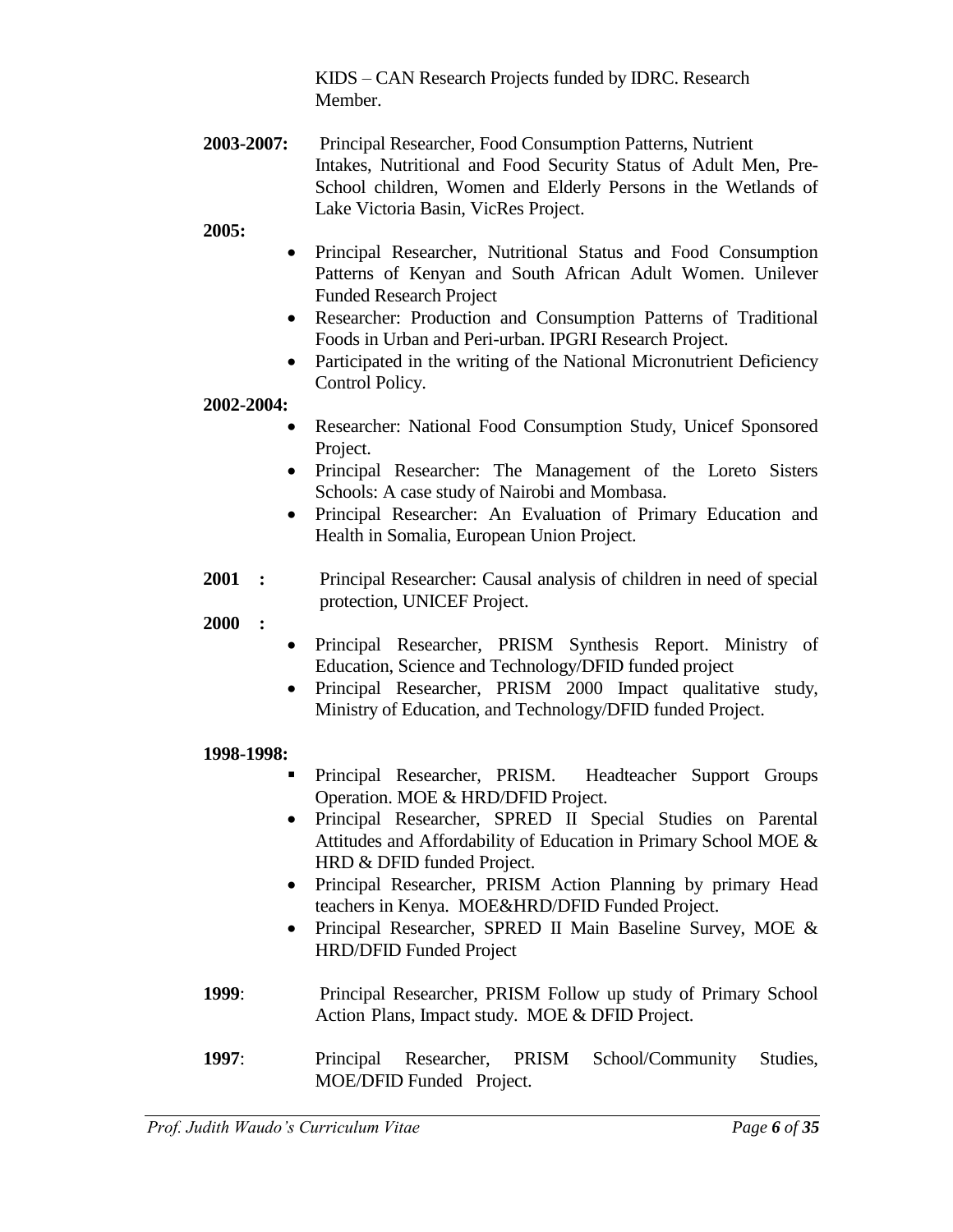- **1996 – 1997**: Principal Researcher, PRISM Baseline Study, MOE/ODA Funded Project.
- **1994-1995**: An Evaluation of Educational Wastage in Primary Schools in Kenya (SPRED I) MOE/ODA funded Project.
- **1994-1995**: Gender Perspectives on Food Security and Management of Environmental Health in Nairobi Mazingira Institute Project
- **1992:** An Ethnographic study of Low-Income Women and Nutrition Education in Kenya, PhD Thesis. University of Alberta.
- **1987:** Agricultural Productivity and Nutritional Status in Kakamega. A Research Report.
- **1985:** Adolescent Fertility, Knowledge, perceptions and practice in Kenya, IPPF funded Project.
- **1984:** Food Consumption Patterns of African Students Studying in the United States of America. M.Sc. Thesis. Iowa State University Ames. Iowa, U.S.A.

# **7.0 POSTGRADUATE STUDENTS SUPERVISION**

# **(a) MASTERS COMPLETED**

# **2019: Giheha, Mary Kanyi:**

*Role of under-utilized cereals and tubers in urban household food security and dietary in Kahawa Sukari Location, Ruiru Sub Country, Kenya. Reg, H60/12709/09* 

# **2019: Judith Ambia Lukoye:**

*Determinants of Nutritional Status of Children Aged 6-59 Months in Marginal Mixed Farming Households in Tharaka Nithi County, Kenya. Reg. H60/21269/2012*.

# **2019: Gladys Mugambi:**

*Vitamin A and Nutritional status of Adults Living with Hiv/Aids attending Thika Level 5 Hospital, Kiambu County, Kenya.*

# **2018: Chedeye, Rosemary:**

*Maternal Knowledge, Practice and Nutritional Status of Hiv-Exposed Children aged 3-23 Months in Vihiga County, Kenya***.**

# **2018: Nkingo Christine Kanoru:**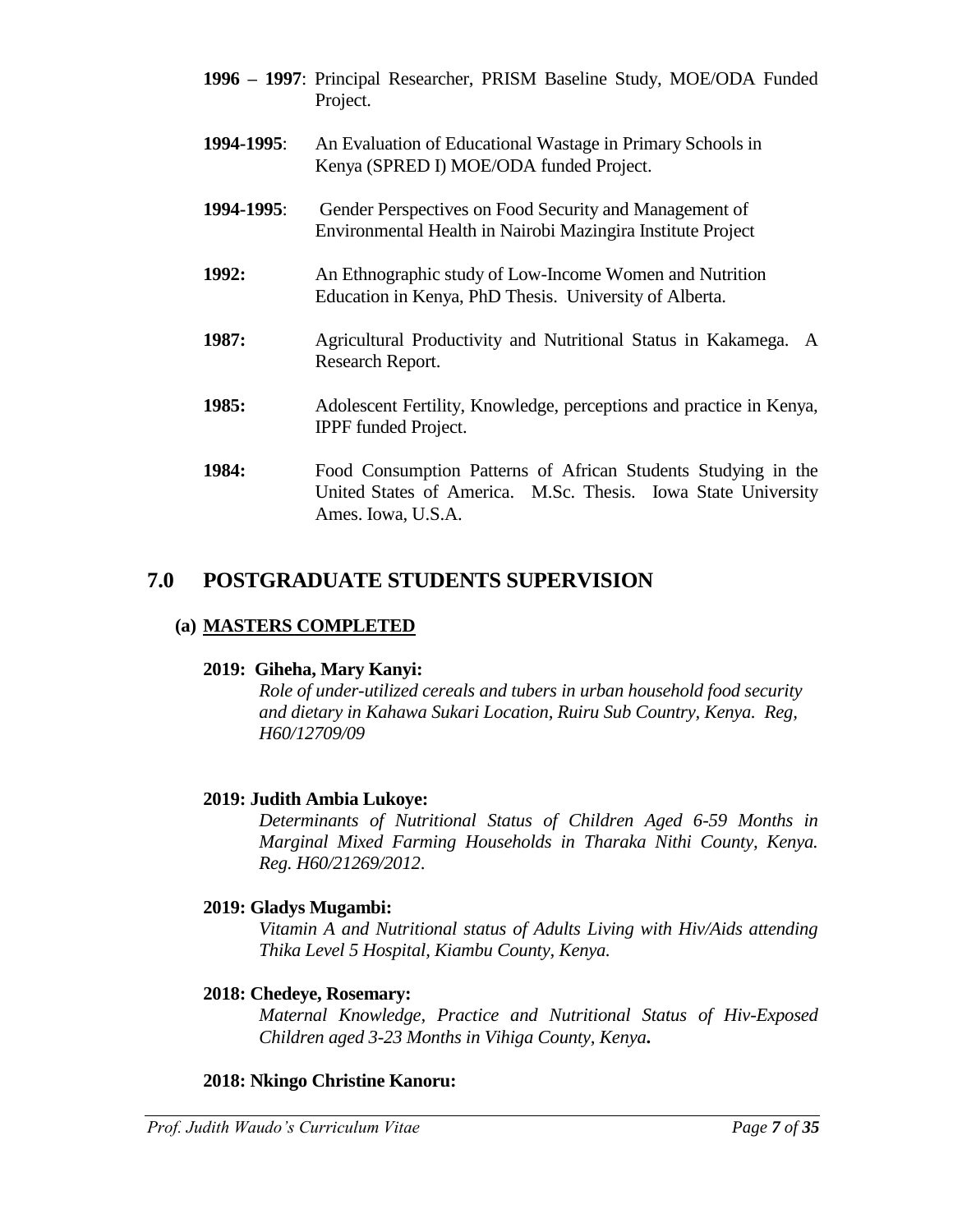*Vitamin A Dietary Intake and Supplemetation among Children Aged 12- 59Months in Gatunga Ward, Tharaka Nithi County, Kenya.*

#### **2016: Mucheru Patric Kamau:**

*Sources, Content, Maternal Knowledge and Practice on Exclusive Breast feeding among Mothers with infants 0-6 Months in Kibera Slums, Nairobi County, Kenya. Msc thesis, Kenyatta University*

### **Neddy Lwile Wangusi**:

*Prevalence and Determinants of Iron Deficiency Anaemia among Children 6-23 Months Attending Thika Level 5 Hospital, Kiambu County, Kenya. Msc. Theis, Kenyatta University*

#### Sussyann Makena Miriti:

*Dietary Diversity, Morbidity Prevalence and Nutritional Status of Children 6-23 Months in Kibera Informal Settlement, Nairobi County, Kenya, Msc. Thesis, Kenyatta University.*

### **2014: Muhinja Daniel Kamau:**

*Effects of adaptation of water harvesting and irrigation technologies on the Household Food Security in Isiolo Central Division, Isiolo District, Msc Thesis, Maseno University*

### **2013: Kemunto Marita:**

*Dietary Diversity and Nutritional Status of Pregnant Women Aged 15-49 Years Attending Kapenguria District Hospital, West Pokot County, Kenta. Msc. Thesis, Kenyatta University*.

#### **2012: Mundia Daisy Nekesa:**

*Nutritional Knowledge, Attitudes and Practices of primary caregivers of Home-Grown School Feeding Programme pupils at Sauri Millennium Village, Siaya County, Kenya. MPH Thesis, Kenyatta University*.

#### **Elizabeth Muriuki:**

*Prevalence of Rickets and Risk Factors among Preschool Children at Kiambu District Hospital, Kiambu County, KENYA*.

#### **2011: Wilfrida Milly A. Agumba:**

*Effects of Drug and Substance Abuse on Workplace Conditions in Star Rated Hotels at the Kenyan Coast.MSc Thesis, Kenyatta University*

# **Karani Lizabeth Kageni:**

*Determining Diarrhoeal Morbidity and Nutritional Status among Preschool Children of Hawking Mothers at Nairobi City Market. MPH thesis, Kenyatta University*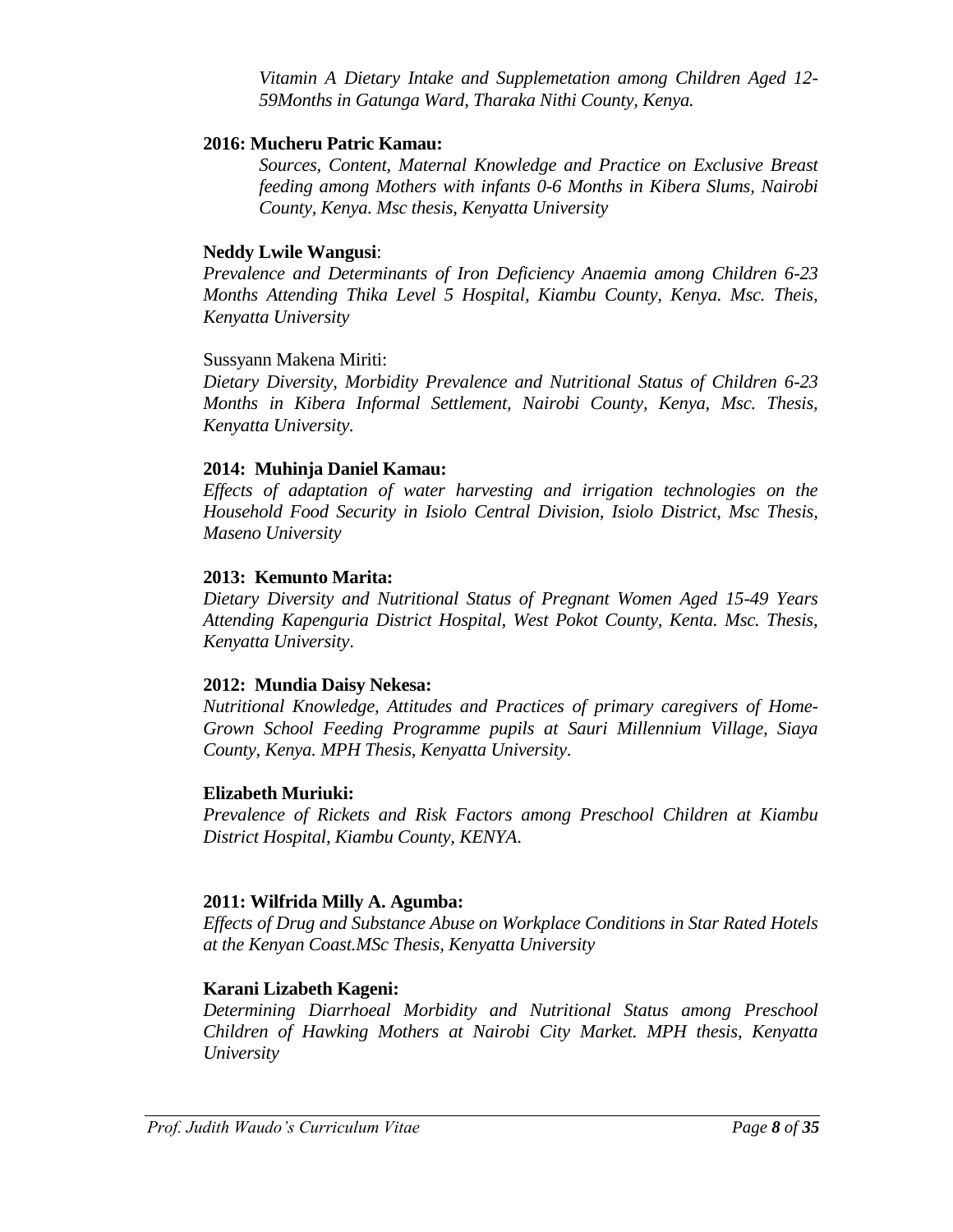#### **2010: Janet Kimeto:**

*International Tourists perceptions of Kenyan Ethic Cuisine: A Case of Five Star Hotels in Nairobi. M.Sc. Thesis, Kenyatta University*

#### **2009: Rop Jepkosgei Julie:**

*Risk Factors Associated with Morbidity Status of Pre School Children in Mukuru Slums, Nairobi, Kenya. M.P.H Thesis, Kenyatta University*.

#### **2009: Rayviscic Mutinda Ndivo:**

*Status of Kenya's Domestic Tourism Destination and Factors Influencing their Choice among Nairobi Residents. M.Sc. Thesis, Kenyatta University*.

### **2009: Kamenderi Morris Gitau:**

*Factors Associated with Non-Compliance to Exclusive Infant Formula Feeding among HIV Positive Mothers at the Pumwani Maternity Hospital, Nairobi, M.P.H. Thesis, Kenyatta Universit*y.

#### **2008: Sarah Waswa:**

*Nutritional Status and Protein Dietary Intake of Soccer Players in the Premier League. M.P.H. Thesis, Kenyatta University*.

#### **2008: Jane Naliaka Situma:**

*Dietary Intake, Morbidity and Nutrition Status of HIV Infected Women Attending Patients Support Centers in Suba District, Kenya. M.Sc. Thesis, Kenyatta University*.

#### **2008: Maureen Cheserek:**

*An Assessment of the Nutritional Status of Elderly People 55 Years and above in the Lake Victoria Basin of East Africa. M.Sc. Thesis, Egerton University*.

#### **2007: Susan Kanyua Gitonga:**

*Influence of Maternal Gestational Weight Gain on Infant Birth Weight among Women Attending Antenatal Care at Thika District Hospital in Central Kenya. M.Sc. Thesis, Kenyatta University*.

#### **Violet W. Wanjihia:**

*Consumption of omega 3 fatty acids and the risk of type II diabetes mellitus among a rural and urban population in Kenya*.

#### **Othoo Dorothy Apondi:**

*Vitamin A and iron status of pregnant women at Ndhiwa Health Centre. M.Sc. Thesis, Kenyatta University.*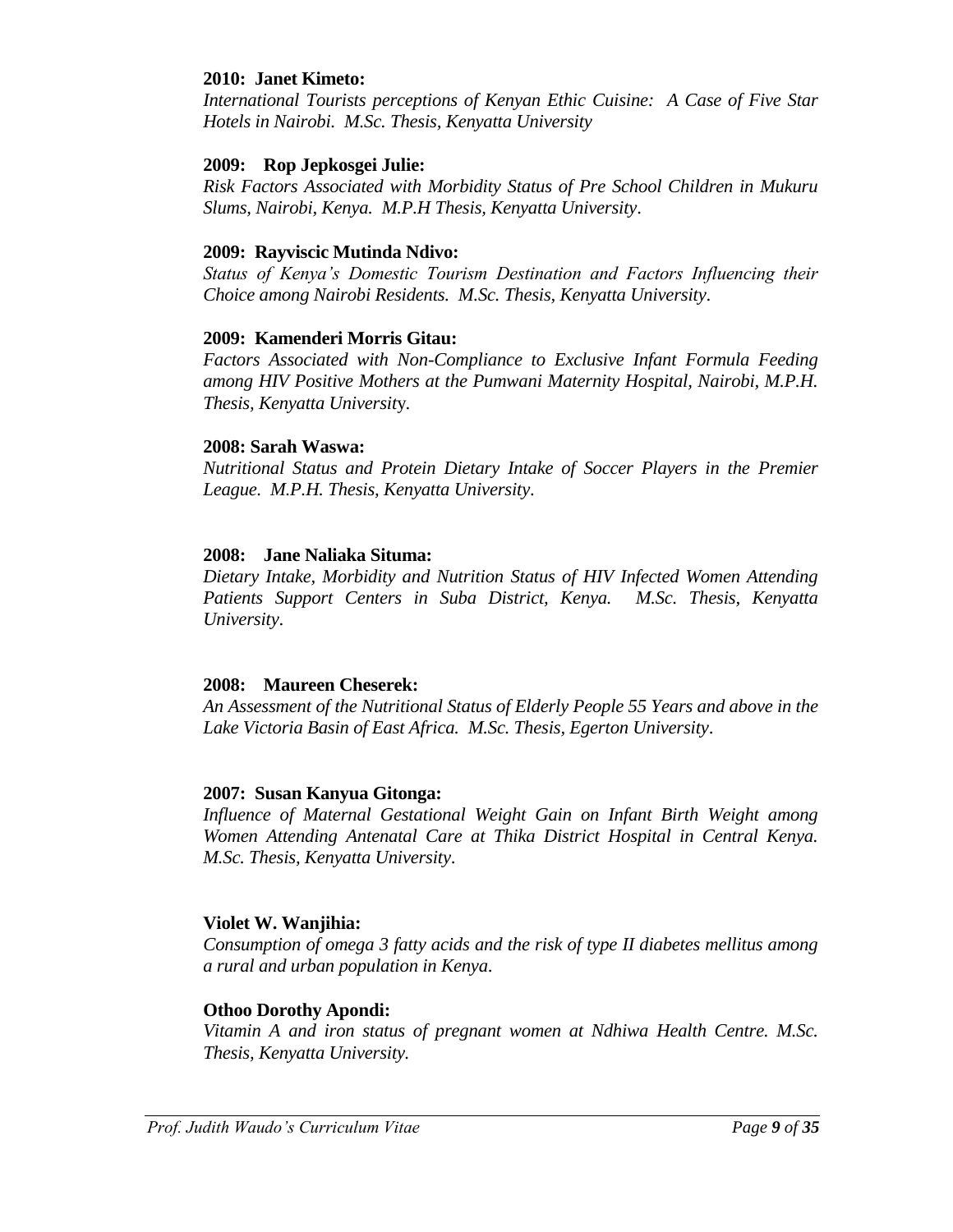#### **Mogesi Betty Samburu:**

*Nutritional Status, Blood pressure and the Associated risks for Hypertension among Kenyatta University employees. M.Sc. Thesis Kenyatta University.*

### **Lucy Gathoni Waithaka:**

*Practices and attitudes in the Management of type 2 diabetes in adult 45-60 years. A case study of Rift Valley, Nakuru. M.Sc. Thesis. Kenyatta University*.

#### **Rita Nthiga Wairimu:**

*Contribution of Tourism Ventures to the Local People's Livelihood in the Maasai Group Ranches Bordering Amboseli National Park Kenya. M.Sc. Thesis, Kenyatta University.*

#### **Sarah W. Kamau:**

*Hospitality Industry Employers' Expectations and Perceptions of Employees' Competencies in Nairobi Hotels. M.Sc. Thesis, Kenyatta University.*

### **Nelly Marete**

*Factors influencing Selection of Operations consumed by star rated Hotels in Nairobi, Kenya. M.Sc. Thesis, Kenyatta University.*

### **Ogubi Mary Anyango:**

*Assessment of the role of street foods in alleviating micronutrients deficiencies in Nairobi, Kenya. M.P.H. Thesis, Kenyatta University.* 

#### **2006: Robert Orenge Odara:**

*Food safety status in chain and unclassified Food restaurants in Nairobi City centre, Kenya. M.Sc. Thesis, Kenyatta University.*

# **Wairegi Susan:**

*Menopausal Symptoms and the use of diet in Managing Menopausal Symptoms. A case study of Maragua District. M.Sc., Thesis Kenyatta University.*

#### **2005: Shikuri Rose Munyendo:**

*Nutrition status of cancer patients at Kenyatta National Hospital, Nairobi. M.Sc Thesis, Kenyatta University.*

#### **Waswa Lydiah:**

*Risk Factors Associated with malnutrition among preschool children in Kimilili Division, Bungoma District. M.Sc. Thesis, Kenyatta University.*

# **Mwema, M. Josephine:**

*Factors Affecting Household Food Security and Nutritional Status of under Five in Kieni West Division, Nyeri District. M.Sc. Thesis, Kenyatta University*

#### **Elizabeth Ockeyo Otieno:**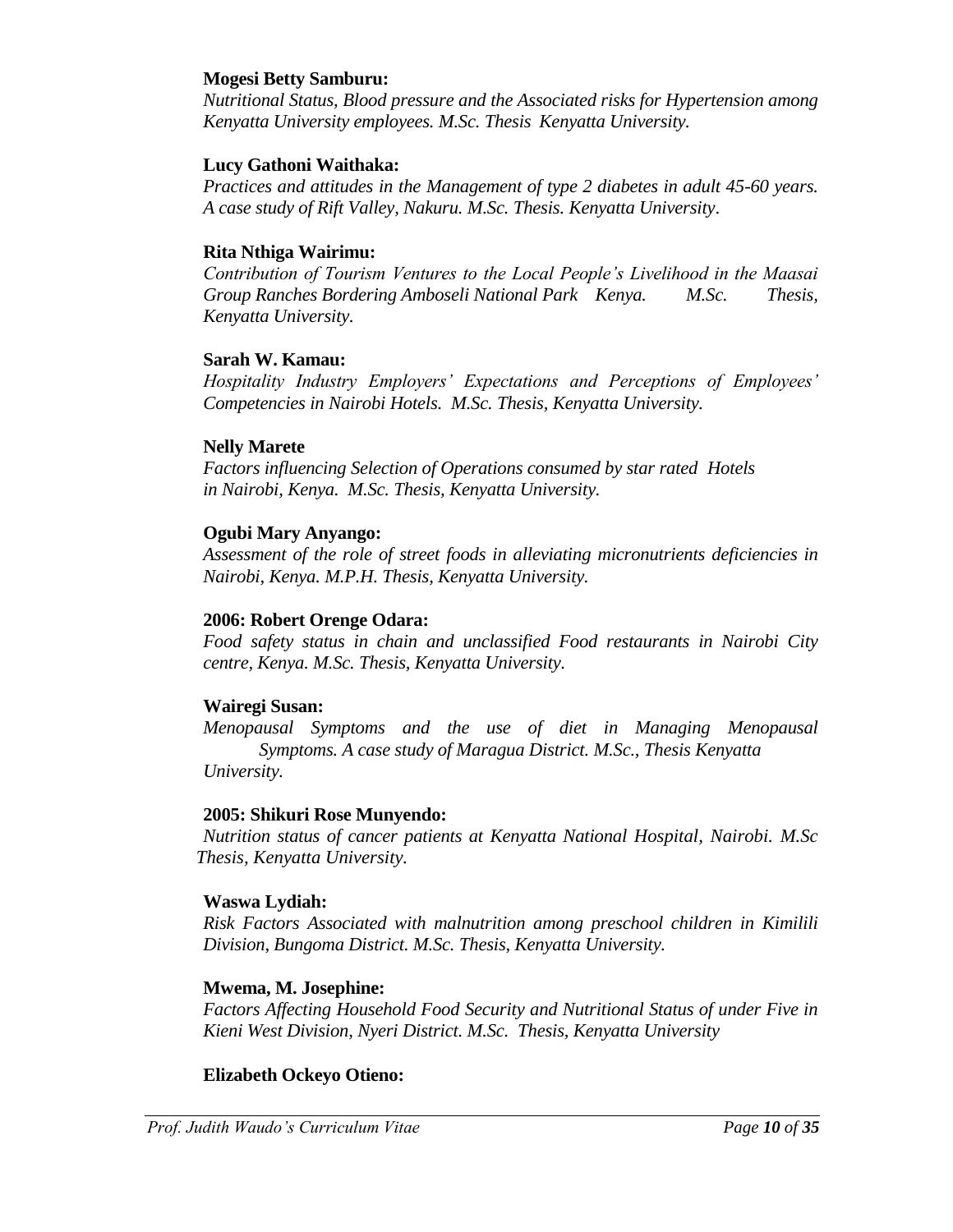*Post-harvest Fish Quality, Safety and Socio-Economic Conditions of Small-Scale Traders in Kisumu City. M.Sc. Thesis, Kenyatta University*

#### **2004: Malla Janet Kajuju:**

*An Investigation of factors that contribute to obesity among children: A case of Nairobi: M.Sc. Thesis, Kenyatta University.*

#### **Ochieng Adhiambo Edwina:**

Factors that influence Glycaemic control in diabetes mellitus. A case study of Kenyatta National Hospital. A M.Sc. Thesis, Kenyatta University.

#### **Nyamu K. Irene:**

*The role of Non-Governmental Organizations in combating Food Insecurity in Makindu and Kibwezi Divisions. Makueni District, Kenya. M.Ed. Thesis, Kenyatta University.*

#### **Gitau Njura:**

*Factors affecting the iron status of 15-49 years lactating and non-lactating mothers in Makongeni Thika District Kenya. MSc. Thesis, Kenyatta University*

#### **Methuselah B. Gesage:**

*An investigation of cost controls in Food and beverage production and sites in selected categories of 2-5 star hotels in Nairobi, Kenya. MSc. Thesis, Kenyatta University*

#### **Susan Kanyua Gitonga:**

*Influence of Maternal Gestational weight among women attending antenatal care at Thika District Hospital in Central Kenya. MSc. Thesis, Kenyatta University*

#### **Judith Munga:**

*An investigation on glycemic index of local foods and use in Management of diabetes mellitus: A Study in Kisii and Homa Bay District Hospital, Kenya. MSc. Thesis, Kenyatta University*

#### **Lynett Ochuma Odida:**

*Nutrition status and feeding practices of infants born of HIV Positive mothers in Kenya: A Case of Homa bay PMTCT Clinic. MSc. Thesis, Kenyatta University*

#### **Mbogo Patricia:**

*Dietary Management during HIV/AIDS among the Mombasa Islanders. MSc. Thesis, Kenyatta University.*

# **Kwamboka Evelyn M:**

*Factors affecting food selection and nutritional status of the elderly in Mathare slums. MSc. Thesis, Kenyatta University.*

#### **Manuche E. Winnie:**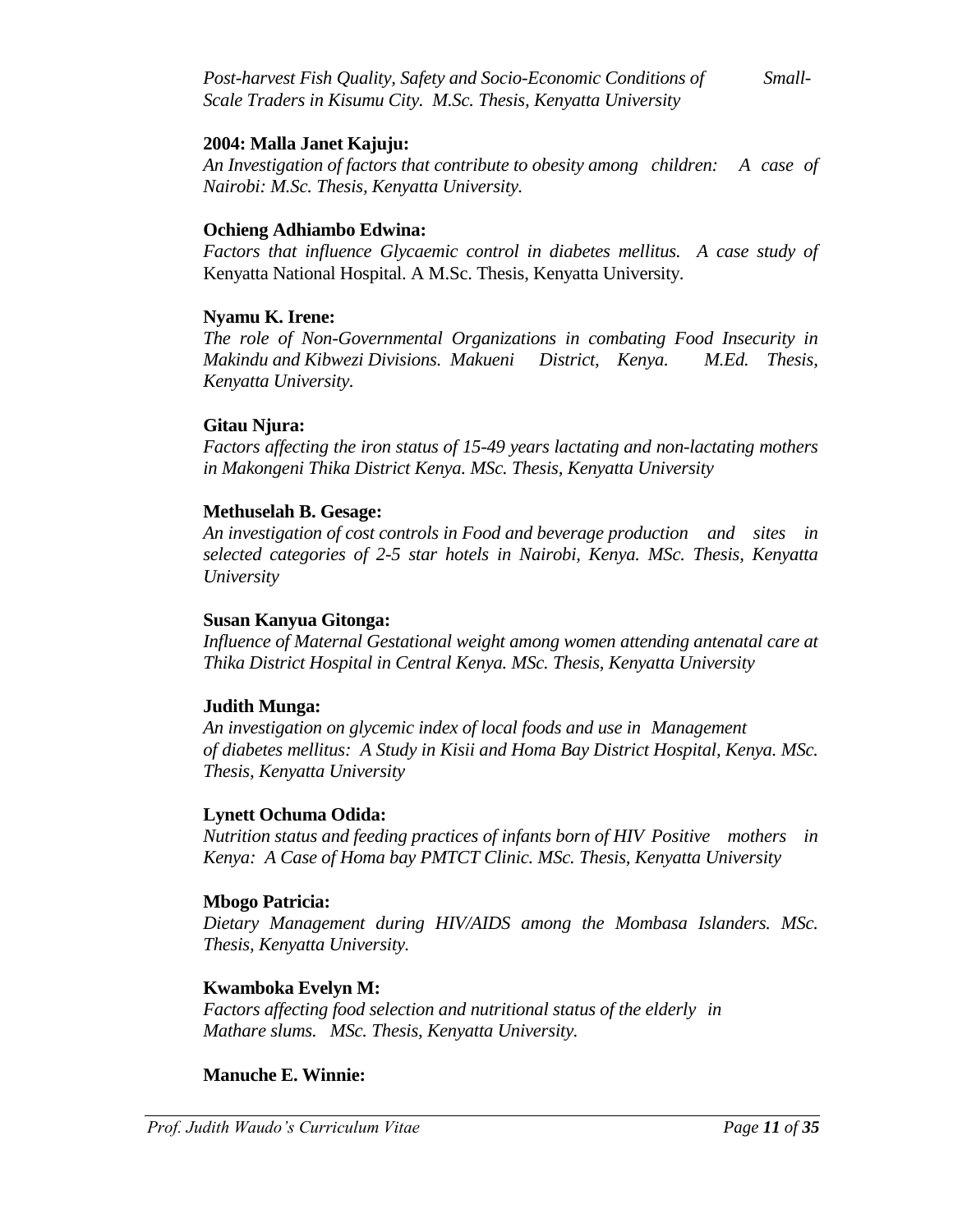*Vitamin A content of the traditionally preserved indigenous vegetables in Koru location of Nyando District. A M.sc. Thesis, Kenyatta University.*

### **2002: Buluku Elizabeth:**

*An assessment of the Adequacy of the School meal meeting the Nutritional requirements of Girls in Nairobi Boarding Secondary Schools. Msc. Thesis, Kenyatta University.*

#### **Wanyoike Hanna Wairimu:**

*Weaning knowledge, Attitudes and Practices (KAP) among Rural Mothers: A case study of Makuyu Division, Murang'a (Maragua) District. Msc. Thesis, Kenyatta University.*

#### **Mativo G. Kioko:**

*Farming practices of small-scale Farmer and household Food Security: A case of Mumoni Division, Mwingi District, Kenya. MSc. Thesis Kenyatta University.*

#### **Gitahi Faith Wanjira***:*

*Nutritional Status and Food Habits of the Elderly in Ruambiti Sub-location, Kirinyaga District. M.Ed. thesis, Kenyatta University.*

#### **Ayoo Esther Awuor:**

*Effects of the current University Loan Scheme on the food Consumption patterns of Public University students in Kenya. Msc. Thesis, Kenyatta University.*

#### **Atiamuga D. Maria:**

*An investigation of Nutritional status among low and high achievers in selected Primary Schools in Vihiga Division, Kenya, M.Ed. Thesis, Kenyatta University.*

#### **2000**: **Kakai Joyce:**

*Inter-household Food distribution and nutritional Status of Pre-Schoolers in lowand high-Income Families in Nairobi, M.Ed. Thesis. Kenyatta University.*

#### **1999**: **Kitsao Patricia Kadzo***:*

*Health Education in Kitooni Primary School, Machakos District with specific Reference to the child-to-child approach: An Ethnographic Study: M.Ed. Thesis, Kenyatta University.*

#### **Asule Pamellah Adamba***:*

*Land Use, and Management of Household Food Security in Sabatia Division of Vihiga District, Western Province, Kenya M.Ed. Thesis, Kenyatta University.*

#### **Mburia Adel Kaari:**

*Health Factors in the Ecology of Human Development of the Primary School Child in Masii, Machakos District. M.Ed. Thesis, Kenyatta University.*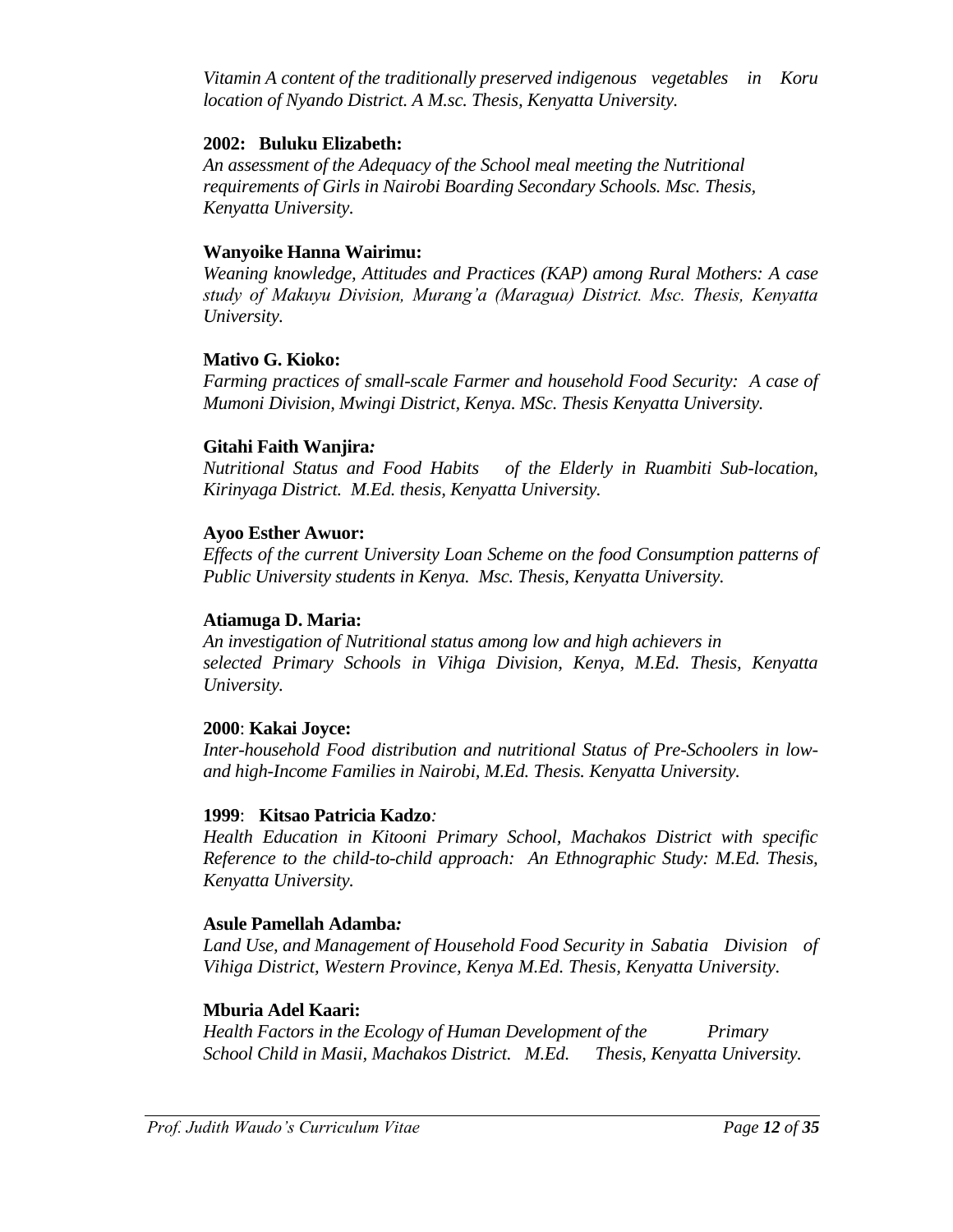### b) **PhD. COMPLETED**

#### **2019 : Shiundi Damaris**

*Relationship between Care provided by Foster Families and Psychological Well-being of Children affected by HIV and AIDS in Kiambu County, PhD Thesis, Kenyatta University*.

# **2019 : Diwour Florence**

*The effects of Nutrition Education and Counselling on Pregnancy Outcome in Migori, County.*

# **2017** : **Rahab Muthoni Mugambi** :

*Household Food Security and Dietary Micronutrient Intake among Mothers in Mwea West Sub-County, Kirinyaga County, Kenya. A PhD Thesis, Kenyatta University* 

# **2015 : Gladys Njura Gitau:**

*Nutrition Education on Iron Status of Primary School Pupils of Gatanga Sub County, Kenya. A PhD Dissertation, Kenyatta University*.

### **2018 : Mugo Wairimu Judy**:

*Association of Functionality and Nutritional Status of Elderly Person: A Comparison between Institutionalized and Non-Institutionalized Elderly in Nairobi County, Kenya. A PhD Dissertation, Kenyatta University*

### **2012 : Charles Lumumba Mbagaya:**

*Zinc- Vitamin A Intervention for HIV/Aid among Adults in Western Kenya. PhD Thesis, Kenyatta University.*

# **2014 : Daud Ng'ida Mollel:**

*Community Based Tourism Programmes: Entrepreneurial Performance and Capabilities in Arusha, Tanzania.PhD Thesis, Kenyatta University*.

# **2011 : Festus Keino Kiplamai:**

*Seasonal Variation in Physical Activity and Dietary Intake as it Affects Type II Diabetes among people living around Lake Victoria. Ph.D. Thesis, Kenyatta University*

# **2008 : Dorcas Mbithe David:**

*The Efficacy of Teaching Nutritional Education using School Gardens among School Children in Machakos District, Kenya. Ph.D Kenyatta University*.

#### **2003 : Kabanza Ndosi Phoebe:**

*Factors Influencing Students' Attitude Towards Institutional Meals at Public* 

*and Private Universities in Uganda. A Ph.D. Thesis, Kenyatta University*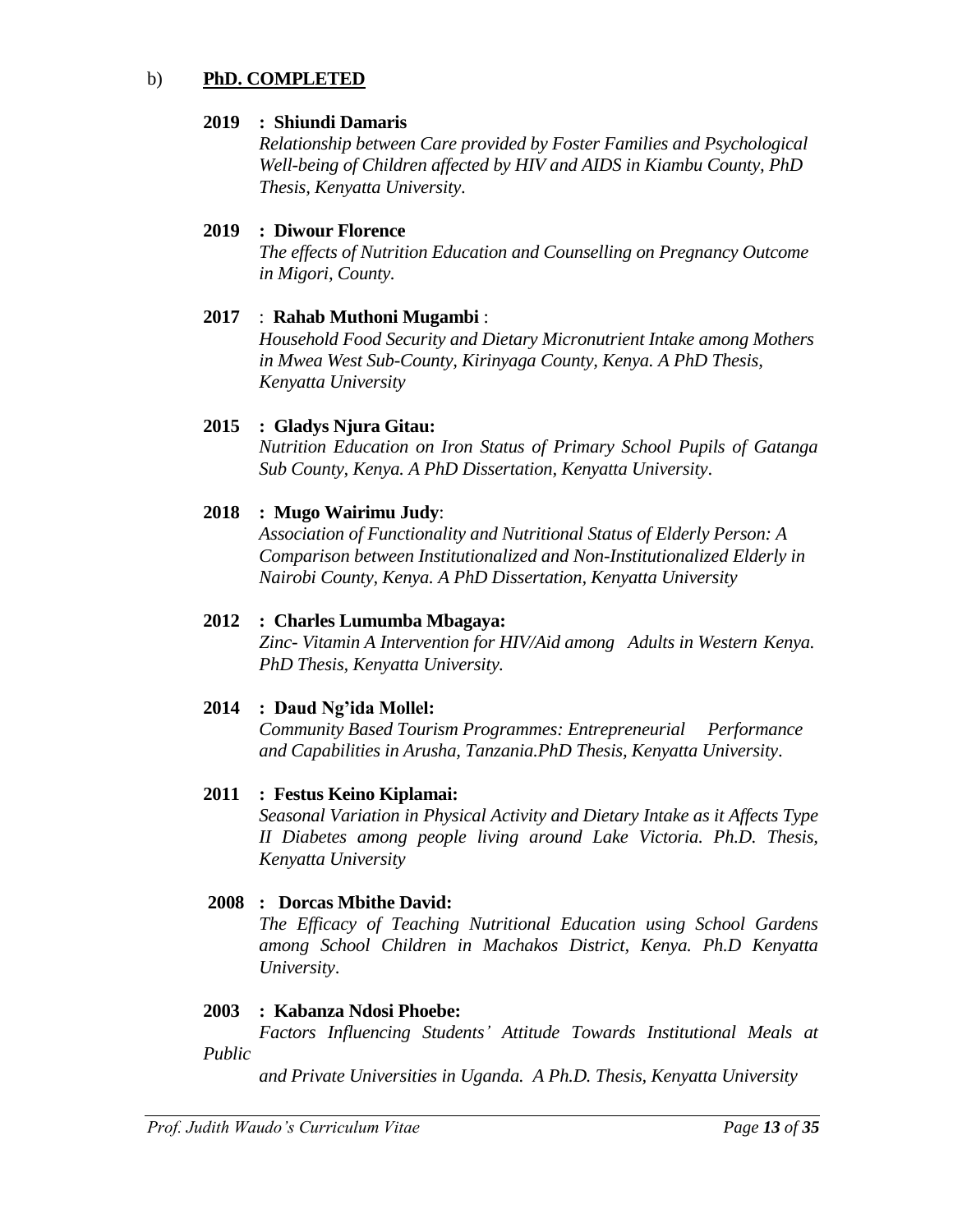# **(c) ON GOING SUPERVISION**

# **MASTERS**

### **Mosota Lillan Reg. - Q57CTY PT.37285/2016:**

*Food Safety Knowledge and Handling Practices Among Food Handlers in Selected Supermarkets Delis in Nairobi County, Kenya***.** 

# **Stella Makau:**

Factors Affecting Food Intake and Nutritional Status of Elderly in Kaiti Division of *Makueni County, MSc. Food, Nutrition & Dietetics*.

# **James Maina Onchong;a - Reg. No. Q97/32331/15**

*Effects of Nutrition Education on Cardiovascular and Diabetes Diseases on Dietary Patterns among Adults in Mombasa County, Kenya, Ph.D.* 

# **Oyaro Emilly Kemunto - Reg. No. H60/11128/04**

Prevalence and Factors that contribute to obesity among pupils (9-15 Years). A Comparative Study of Public and Private Schools in Nairobi Kenya. Department of Foods, Nutrition and Dietetics.

# **8.0 CONFERENCES AND WORKSHOPS ATTENDED**

- **2020:** Webnar on Feminist perspectives on Women Economic Empowerment, Virtual by Dr Edwin Kikundo, Griffin University, Australia.
- **2020**: Training Workshop on Safe Spaces at Universities in Africa. PASET Regional Scholarship and Innovation Fund,  $30<sup>th</sup>$  October, 2020, ICIPE, Kenya. Virtual.
- **2020:** Workshop on Pilot Intervention on Safe Work Space for Women at Kenyatta University Main Campus; Action Research and Prototype Development Hosted By WERK/CGEE 14<sup>th</sup> August 2020 Virtual.
- **2020:** We Training KENET Web Conference Training 20<sup>th</sup> August, 2020. Virtual.
- **2020:** WERK/HIVOS Safe Work Space for Women Pilot Project- Orientation Workshop,  $21<sup>st</sup>$  August 2020, Virtual.
- **2020**. Workshop for Female Student Leaders on Transformative and Inclusive Leadership, Kenyatta University, Kenya
- **2020**: Mentoring Programme by the Africa Centre for Transformative and Inclusive Leadership, Kenyatta University.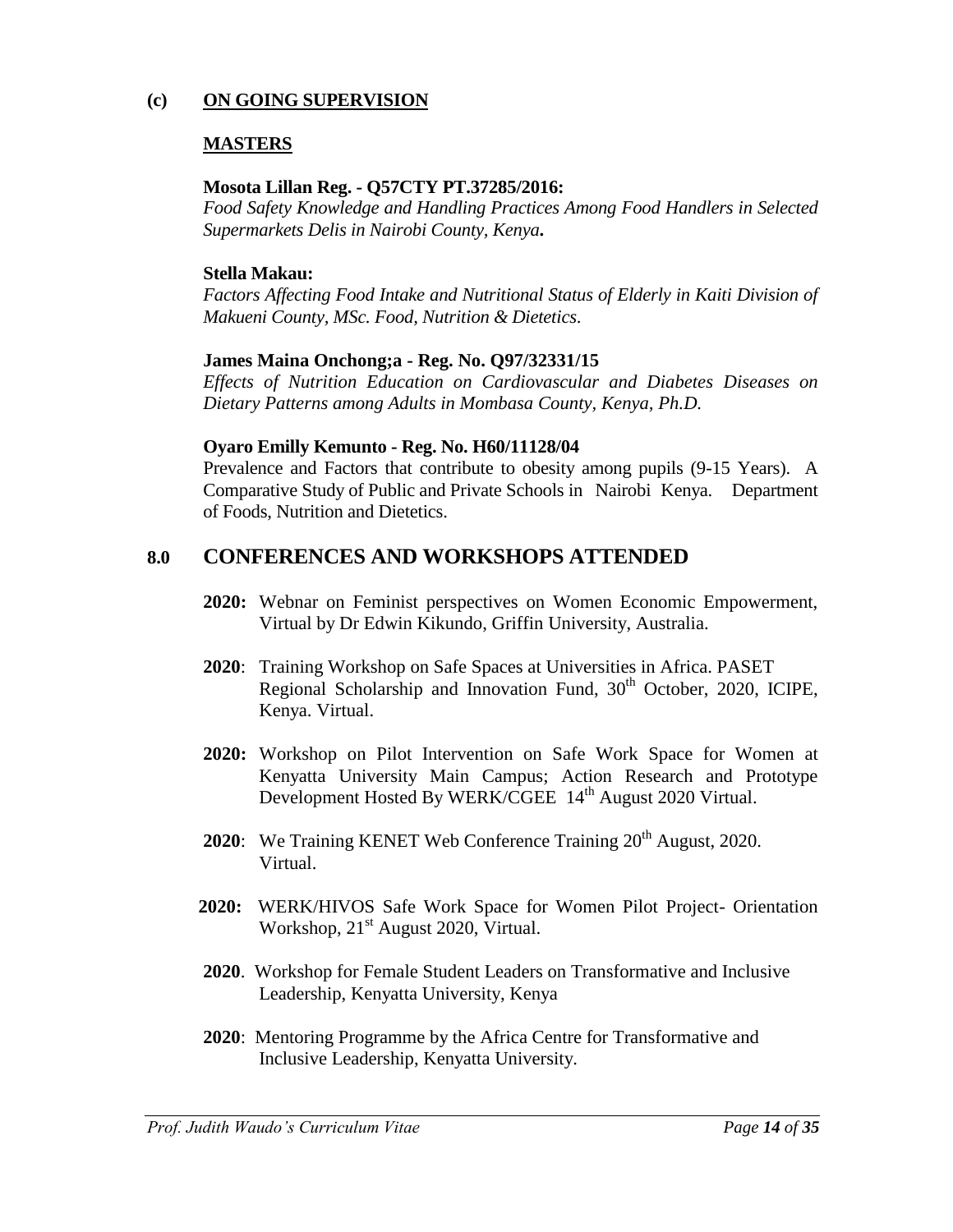- 2019: Ethical Review Committee Training, Kenyatta University 19th-22<sup>nd</sup> February 2019.
- **2019**: International Food Safety Conference: From Farm to Fork; A missing
	- Link. Kenyatta University Student and Business Centre, Kenyatta University.
	- Navakholo Sub County Principals Management Seminar, Great Lakes Hotel, Kisumu, 18<sup>th</sup> February 2019.
	- Second Food and Nutrition Seminar, Amphi -Theatre, Kenyatta University, 19th February 2019.
- **2018**: Launch of the Photographic Food Atlas for Kenyan Adolescents (9-14 Years). at Kenyatta University.
- **2017**: Pre-Game International Symposium "Enhancing Youth Sports for Good Health and Well-Being Kenyatta University Conference Centre, Nairobi, Kenya.
- **2016:** Edulink Elefans E-Learning Final Workshop on Nutrition and Food Security in Eastern Africa, Kenyatta University, Kenya.
- **2014:** Edulink Elefans E-Learning Training Workshop in Nutrition and Food Security in Higher Learning Institutions in East Africa, at Kenyatta University, Kenya. September 8<sup>th</sup>-12<sup>th</sup>.
- **2014:** Edulink Elfans- Elearning Capacity Building in Foods, Nutrition and Dietetics. Kick off Workshop, University of Hawassa, Ethiopia, March 4<sup>th</sup> 2014.
- **2014:** International Nutrition Conference, North Coast Hotel, Kilifi, Kenya. March 10-14 2014.
- **2012:** Food safety standards international conference, Inter- continental Hotel, Nairobi, Kenya.
- **2013:** Training on Smart Board use by members of Academic Staff at Kenyatta University.
- **2011:**
	- $\bullet$  HENNA Project final workshop on Sustainability Measures 13-15<sup>th</sup> October, 2011, Hawassa University, Ethiopia
	- EU-ACP Cooperation in Higher Education German/Africa Networking Seminar 6-7<sup>th</sup> October 2011, Kenyatta University, Nairobi, Kenya

# **2010**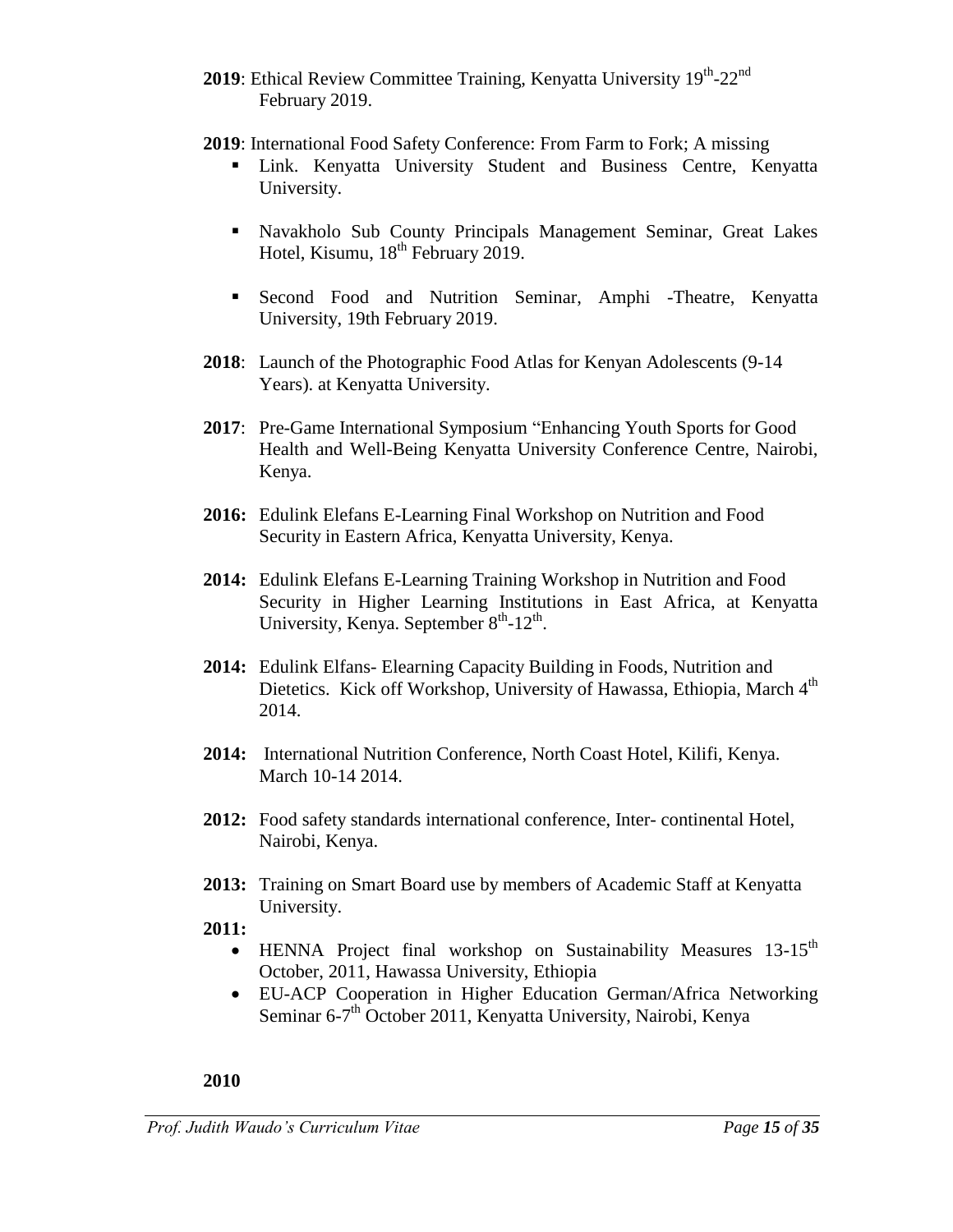- Higher Education Network for Applied Human Nutrition between Eastern Africa and Europe. Training Needs Assessment Workshop for B.Sc Human Nutrition and M.Sc Applied Human Nutrition, 3-5<sup>th</sup> October, 2010, Egerton University, Nakuru.
- 4 th African Nutrition Epidemiology Conference on Nutrition and Food Security: Successes and Emerging Challenges: 4-8<sup>th</sup> October, 2010: Safari park Hotel, Nairobi, Kenya.
- Pan African Conference on Family Strengths at North Coast Hotel, July  $20^{\rm th}$  –  $24^{\rm th}$   $2010$
- Workshop for Research Capacity Development: Africa Asia University Dialogue for Education Development. Kenyatta University Conference Centre, Kenyatta University, 3-5<sup>th</sup> March 2010
- Monitoring and Evaluation of Health Programmes Skills Building Workshop, Merica, Hotel,  $29<sup>th</sup> March - 1<sup>st</sup> April, 2010.$
- Research Methodology Team's Workshop: Blue Post Hotel, Thika.
- East Africa University Pre-Games International Symposium. Kenyatta University Conference Centre, Kenyatta University, Nairobi, Kenya. 16<sup>th</sup>  $-18^{th}$  November, 2010.
- 1. Open Access Africa Programme. Kenyatta University Conference Centre, Kenyatta University.  $10^{th}$  to  $11^{th}$  November, 2010.
- 2. Dissemination Workshop on Retired Professor in East Africa. Student and Business Centre, Kenyatta University, Nairobi, Kenya
- **2009:** Qualitative and Quantative Research Methodology, Kenyatta University, AAU/Kenyatta University Workshop, Nairobi, Kenya.
- **2008:** Lead Scientists workshop. Vicres Research, Nile, Resort, Jinja Uganda March 9-13.

# **2007:**

- Obesity and Physical Activity conference, Ottawa Canada.
- IAAF Athletics Academy Workshop, Kenyatta University.
- Rapid Result Initiatives, Kenya School of Monetary Studies Kenya.
- Vicres Annual Conference, Nile Resort, Jinja, Uganda.

# **2006:**

- IPGRI Conference on Diversity, Nutrition and Health, AICAD Headquarter, Juja, Kenya.
- VicRes 3<sup>rd</sup> Annual General Meeting, Sunset, Hotel Kenya.

# **2005:**

- 18<sup>th</sup> International congress on Nutrition, Durban South Africa.
- Regional Congress for Kenya Coalition for Action,
- Nutrition, Food Security for Health and Development, Nairobi, Kenya.

**2004:** VicRes Annual Conference, Jinja, Uganda.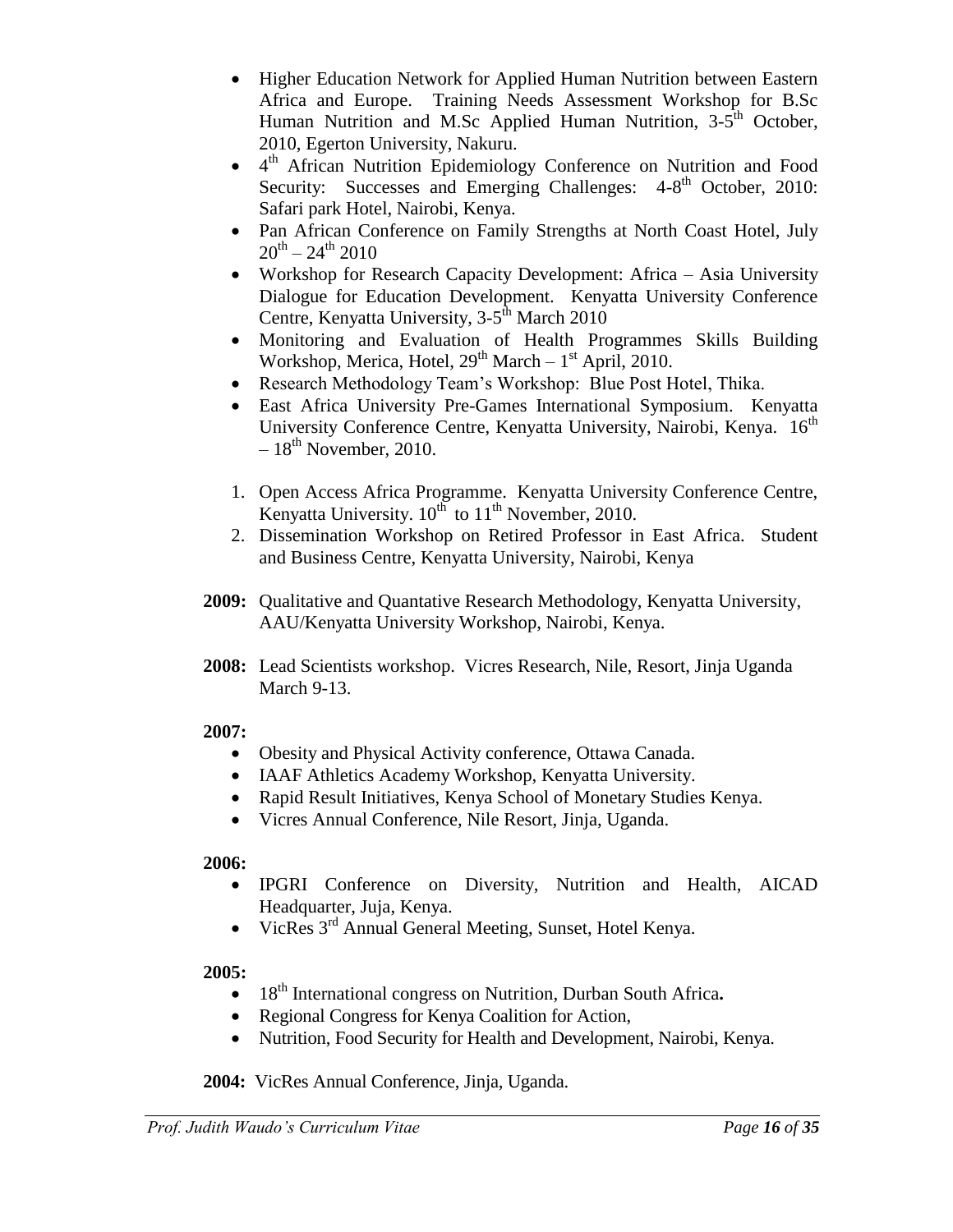**2003:**

- Meeting the Challenges of Education and Training during the  $21<sup>st</sup>$ Century, National Conference on Education and Training, Kenyatta Conference Centre, Nairobi, Kenya.
- The Emerging Issues among the elderly: Helpage Consultative Regional Workshop on Ageing, Silver Springs Nairobi, Kenya.
- VicRes Research Project Launching Workshop Nile Hotel, Jinja, Uganda.
- AICAD Seminar on Agriculture, food and water in Africa: Policy and practice. Jomo Kenyatta University, Nairobi, Kenya.
- Curriculum Review Workshop for Home Science and Technology, Moi University Eldoret, Kenya.
- International Stakeholders' Conference on Education. University of Zimbabwe.

**2002:** 

- Conference on Health Nutrition Skills for women and Girls with HIV/AIDS Addis Ababa, Ethiopia.
- Conference on Advancement of Nutrition in Africa (Itana) Nairobi, Kenya.

# **2001:**

- Workshop on strategies for teaching with the Internet Technologies, Kenyatta University, Nairobi, Kenya.
- Workshop on Poverty, Literacy, Health and Environmental issues in Kenya: Exploring the Alternative development strategies, OSREA Conference, Nakuru, Kenya.
- Conference on HIV/AIDS and Nutrition Sub-Committee of Nutrition, at New Stanley Hotel, Nairobi, Kenya.
- Conference on Poverty Alleviation by the Institute of Capacity Building in Africa, Mayfair Hotel, Nairobi, Kenya.

- Workshop on synthesis of PRISM Research and Evaluation Report, New Stanley Hotel, Nairobi.
- Workshop on Applied Nutrition and Information Technology, Egerton University, Kenya.
- Workshop on PRISM 2000 Impact Qualitative Data analysis. Sportsview Hotel, Nairobi.
- Kenyatta University Senior Management Seminar, Safari Beach Hotel,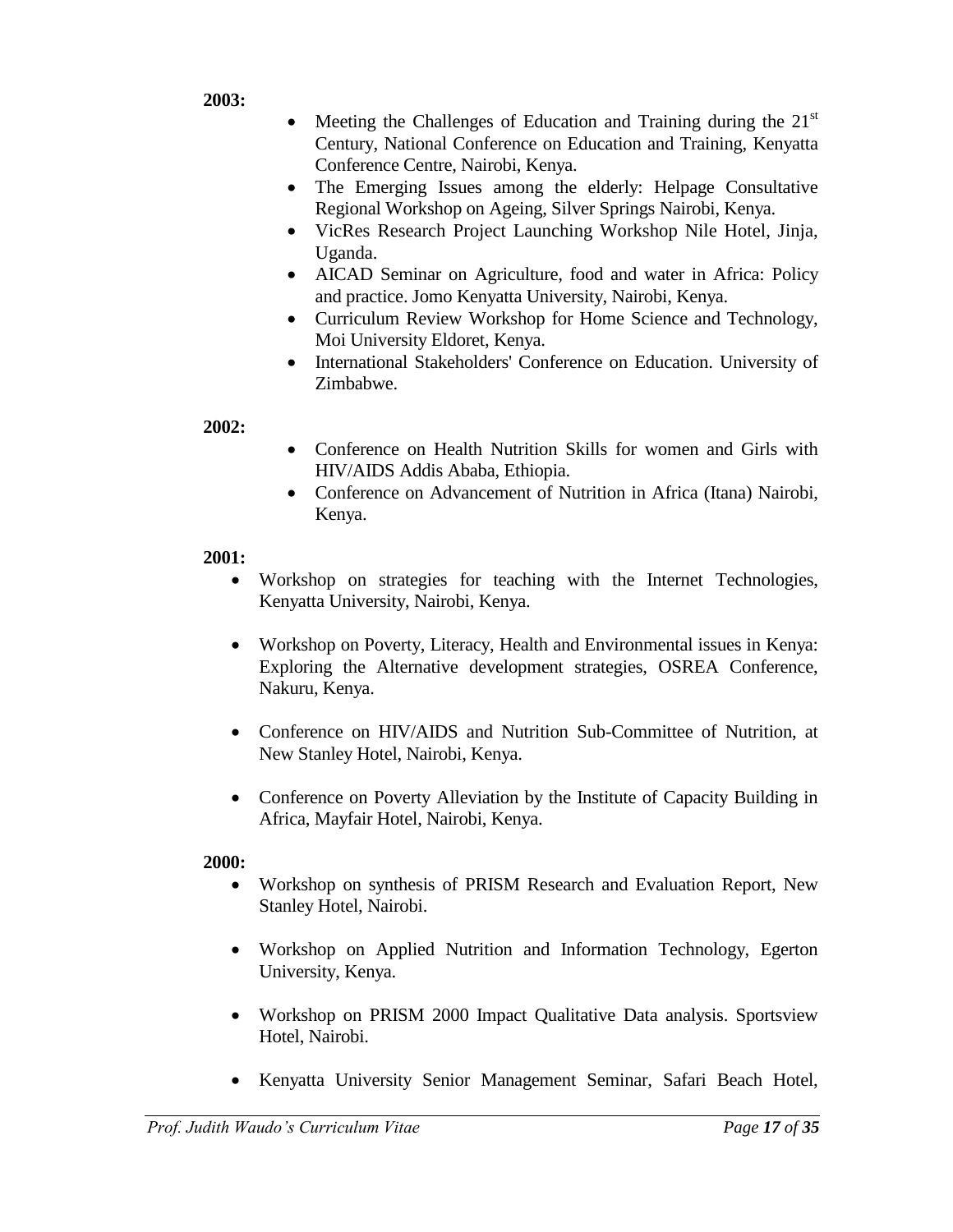Mombasa, Kenya.

 Workshop on Applied Nutrition and Information Technology, Uppsala, Sweden.

# **1999:**

- Workshop on the logistics of Headteachers Support Group Research Methodist Guest House, Nairobi.
- Workshop on an Enquiry, into the Headteacher Support Groups, Kenya Institute of Education, Nairobi.
- Workshop on Alternative Complementary Approaches to ECCD. Kenya College of Mass Communication and Technology, Nairobi.
- PRISM out-put-to purpose Review MOE & HRD/DFID Jogoo House, Nairobi.

# **1998:**

- PRISM Annual Workshop Kenya College of Mass Communication and Technology, Nairobi.
- Workshop on follow-up to the Report of Analysis of Kenyan Primary School Action Plans, Kenya Institute of Education, Nairobi.

# **1997:**

- PRISM National Workshop on Primary School Management in Kenya, Kenya Institute of Special Education; Nairobi, Kenya.
- PRISM Training Workshop on Qualitative Methods: 29<sup>th</sup> April, 1997 Kenyatta University; Nairobi, Kenya.
- SPRED II Workshop on Refining Project Goals and Objectives; Action aid Headquarters, Nairobi, Kenya.
- **1996:** PRISM Qualitative School/Community Planning Workshop, Kenya Institute of Education, Nairobi, Kenya.

- A UNESCO-UNEVOC National workshop on Equal Access of Girls and Women to technical and vocational Education in Kenya, Kenyatta University, Nairobi, Kenya, December 1995.
- World Health Organization (WHO) Workshop on Qualitative Research in Health Care: Kenyatta University, Nairobi, Kenya, December 1995.
- A National Seminar on Gender, Equity in Institutions of Higher Learning in Kenya, Kenyatta University, Nairobi, Kenya, November 1995.
- A MOE/ODA Workshop on SPRED I Research Dissemination, Kenya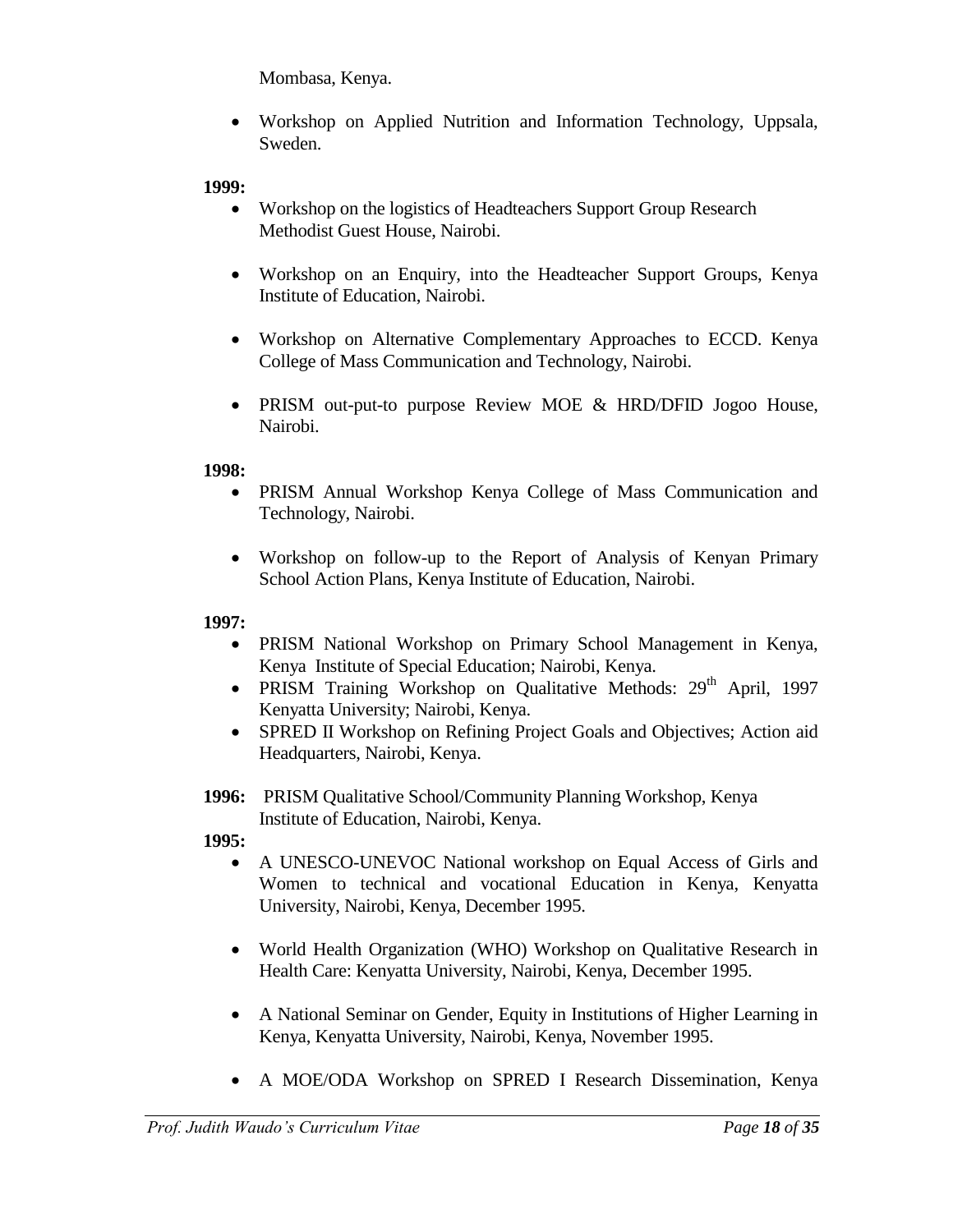Institute of Education, Nairobi, Kenya. November 1995.

- HEAA Regional Workshop on Reconceptualizing of the Home Economics profession in Africa, Safari Park Hotel, Nairobi, Kenya, November 1995.
- A National Workshop on Soya bean processing & utilization, Egerton University, Njoro, Kenya, October 1995.
- Gender, Urbanization, and Environment GUE) Research dissemination workshop, Mazingira Institute, Nairobi, Kenya, September 1995.
- Restructuring of Postgraduate programme at the Department of Home Economics, Kenyatta University, Garden Hotel Machakos, Kenya.

# **1994:**

- Urban management of food security and environment health: A gender perspective. GUE Sub-regional workshop  $19<sup>th</sup>$  -  $2<sup>nd</sup>$  September, 1994, Nairobi, Kenya.
- National Conference for the Advancement of Women conference on strengthening women's economic development in Kenya, Busia, Kenya.

# **1993**:

- CAHRE Conference on current research in Home Economics, Ottawa, Canada.
- Canadian Association of African Studies conference on women and society, Toronto, Canada.

# **1989**:

Workshop on leadership in Home Economics in Africa, Nairobi, Kenya.

- Seminar on women and health, Nairobi, Kenya.
- CHEA Conference and pre-conference workshop on Food, hunger and power: A Question of relationship, Gulf, Ontario,Canada.
- **1987**: First All African conference on food security, Accra, Ghana.
- **1986:** Workshop on curriculum re-orientation in Home Economics in selected African countries, Nairobi, Kenya.
- **1985:** Seminar on better health of rural Kenya, Nairobi, Kenya.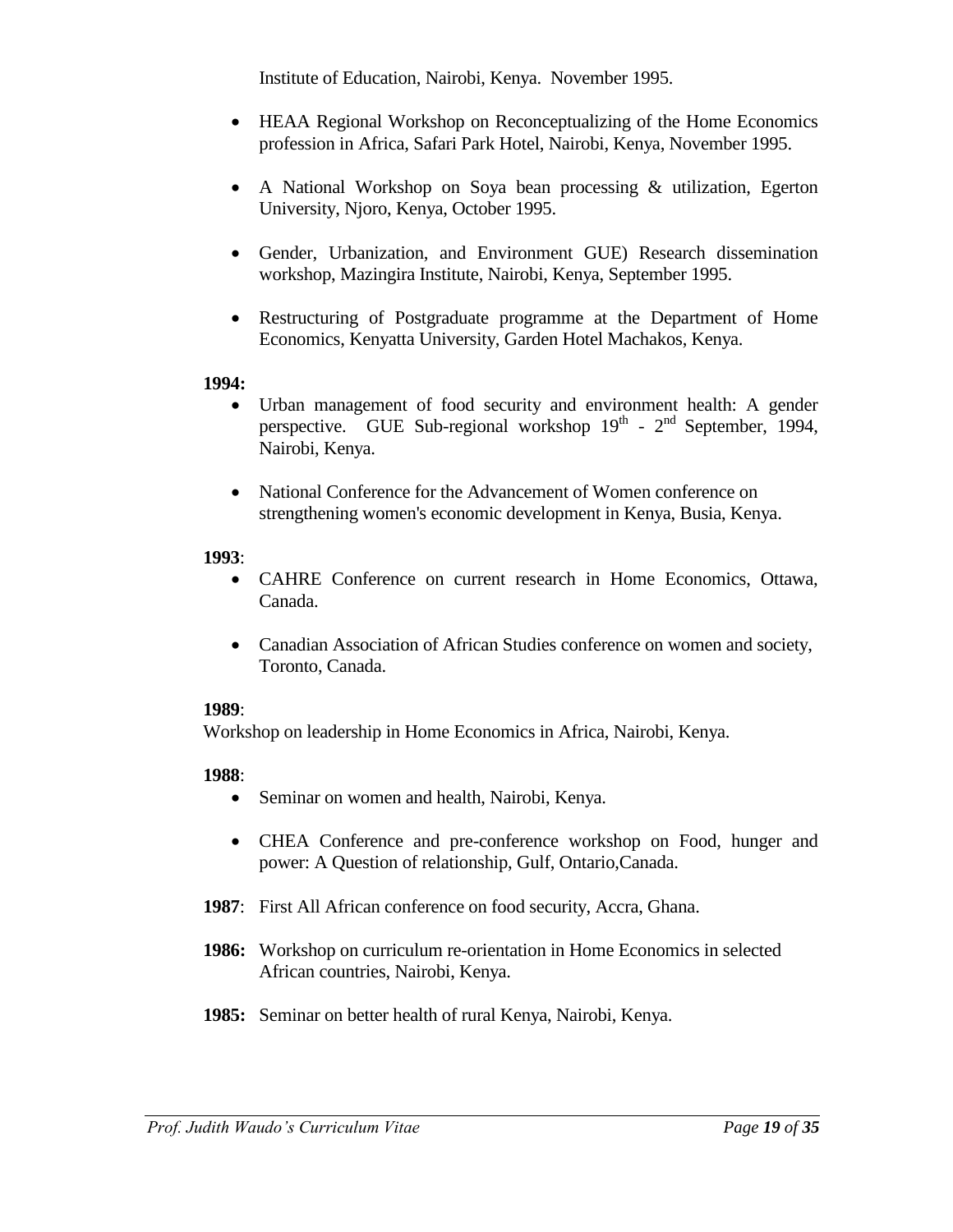# **9.0 PRESENTATIONS AT SEMINARS, WORKSHOPS AND CONFERENCES**

**Waudo, J. Research Journey and lesson learnt in carrying our research in Kenya. A presentation at the Women Education Researchers' of Kenya, Werk Headquarter, Nairobi**

**Waudo, J.** Food Security and Food Safety in Kenya: The Role of Universities, a presentation at the International Food Safety Conference, Kenyatta University. 20-24<sup>th</sup> May 2019.

**Waudo J:** School Related Factors Affecting Academic Performance and Strategies to improve Academic Initia: Case of Navakholo Sub, County, A Paper Presented to Principals of Secondary Schools, Great Lakes Hotel, Kisumu, Kenya. 24<sup>th</sup> February 2019.

**Waudo J**: The place of Early Childhood Nutrition and Physical Activity Interventions in Nation's Sports Performance, Kenyatta University Conference Centre, Nairobi, Kenya. July  $10^{th}$  2017.

**Waudo J**: The Process of Development and Evaluation of Nutritional Assessment and Food and Nutrition Security and Policy on-line courses for use in the East African Universities. A presentation at the Elefans Workshop at Kenyatta University, Kenya December 2016.

**D. Mbithe, J. Kimiywe, J. W. Waudo and J. Orodho:** Effect of a Nutrition Education Intervention Programme on Pupils Nutritional Knowledge and Practices in Primary Schools in Machakos District, Kenya. A Paper presented at 3<sup>rd</sup> Africa Nutritional Epidemiology Conference, Cairo Egypt 13-16 October, 2009.

**Waudo Judith:** Methods and Procedures of Preparing Dietary Guideline, A Paper presented at Vicres Writing Workshop, Milimani Resort Hotel Kisumu.

**Waudo Judith:** Focussed Group Discussion as a research tool. Presented at HIV/AIDS Baseline Training Workshop, Methodist Conference Centre, Nairobi, Kenya.

**Waudo Judith:** Nutrition Status of children in Armed Conflict. A Case of Kenyan's post election violence, presented at Oxford Round Table England, July 30, University of Oxford UK.

**Waudo Judith:** A paper on Consumption Patterns, Nutrient Intakes and Nutritional Status of Adult Men and Elderly in the Wetlands of Lake Victoria. Vicres Annual Conferences, Nile Resort Jinja Uganda, May 2007.

# **Waudo J, Tuitoek P, Cheserek M, Msuya J and Kikafunda J.**

Nutritional Vulnerability of the Urban Elderly in Lake Victoria Basin of East Africa. A paper presented at the International Conference and Workshop on Social and Human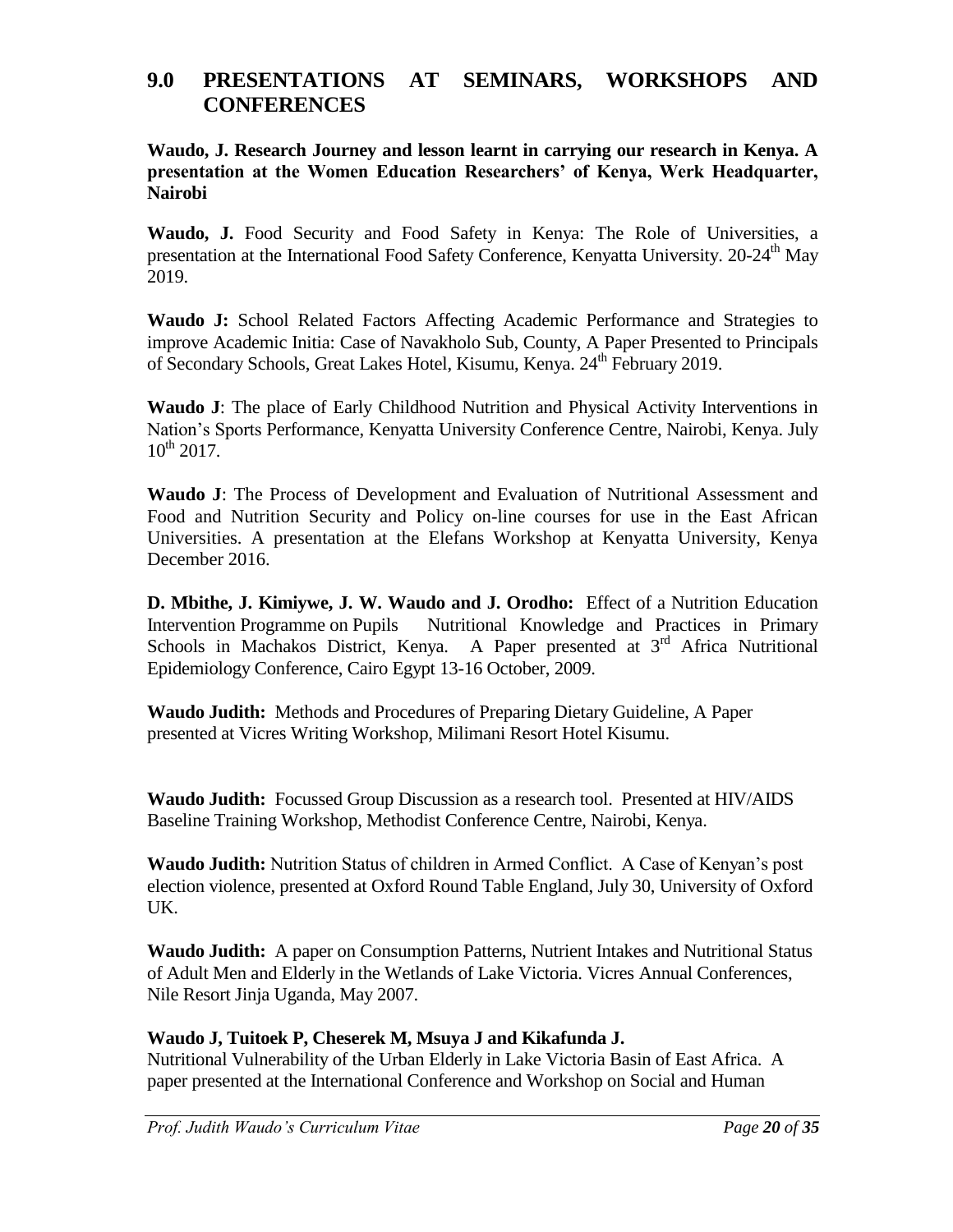Development outcomes of Education and Poverty, Kenyatta University Kenya, 12-14 November, 2008

**Waudo J and Kiplamai F:** Ergogenic Aids. A paper presented at IAFF Athletics Academic meeting at Kenyatta University, Nairobi.  $25<sup>th</sup>$  July – 1<sup>st</sup> August, 2007

**Waudo J. Tuitoek P, and Cheserek M:** Nutritional Status and Functional Ability of the Elderly in the Lake Victoria basin of East Africa, A paper presented at the Nutritional Conference in the Aging Morocco, September 2007.

**Waudo J.**: Food Security and Human Nutrition. A paper presented at the Institute of Science and Technology Studies (ACTS) Nairobi, Kenya, April 2006.

**Waudo J.** Food Consumption Patterns and Nutritional Status of Adult Men and Elderly Persons. A Paper Presented VICRES Annual Conference, Kisumu Hotel, Kisumu May 2006.

**Waudo J. Tuitoek P, Msuya J. and Kikafunda J.** Nutritional Status of Women in the Lake Victoria Basin. A paper presented at the MGD Workshop, Kenya School of Monetary Studies, 2005.

**Kuria E. Waudo J. et al:** Fortification as a tool to reduce Micronutrient Deficiencies in Kenya. A paper presented at the Food Fortification Workshop, Norfolk Hotel, Nairobi, Kenya. 2005.

**Kimiywe J. and Waudo J.** Use of Traditional Foods in Kenya, A paper presented at IPGRI workshop on African Foods, Health and Nutrition, IPGRI Headquarters, Nairobi, Kenya. 2004.

**Waudo J. Tuitoek P. Msuya J and Kikafunda J. (2004)** Food Consumption Patterns and Nutrition intakes by Women and Children under Five Years of Age in the Lake Victoria Basin. A paper presented at the Inaugural National Nutrition Congress for Coalition for Action in Nutrition, Food and Nutritional Security for Health and Development, Kenya School of Monetary Studies, Nairobi, Kenya.

**Mbakaya C. Waudo J. et al: (2004)** An experience with using innovative Nipple Anti-Oxidant Therapy (ITATA) to manage HIV/AIDS Patients in Kenya. A paper presented at Nutritional Congress for Coalition for Action in Nutrition, Food and Nutritional Security for Health and Development, Kenya School of Monetary Studies, Nairobi, Kenya.

**Waudo J:** Child Nutrition in Kenya.A paper on Nutrition, and Applied Child Development Research in Africa, Silver Spring Hotel, Nairobi, Kenya, 2003.

**Waudo J.** Information Technology and Nutrition. A paper presented at the National Nutrition Conference, Kenya Institute of Education, Nairobi, Kenya, 2003.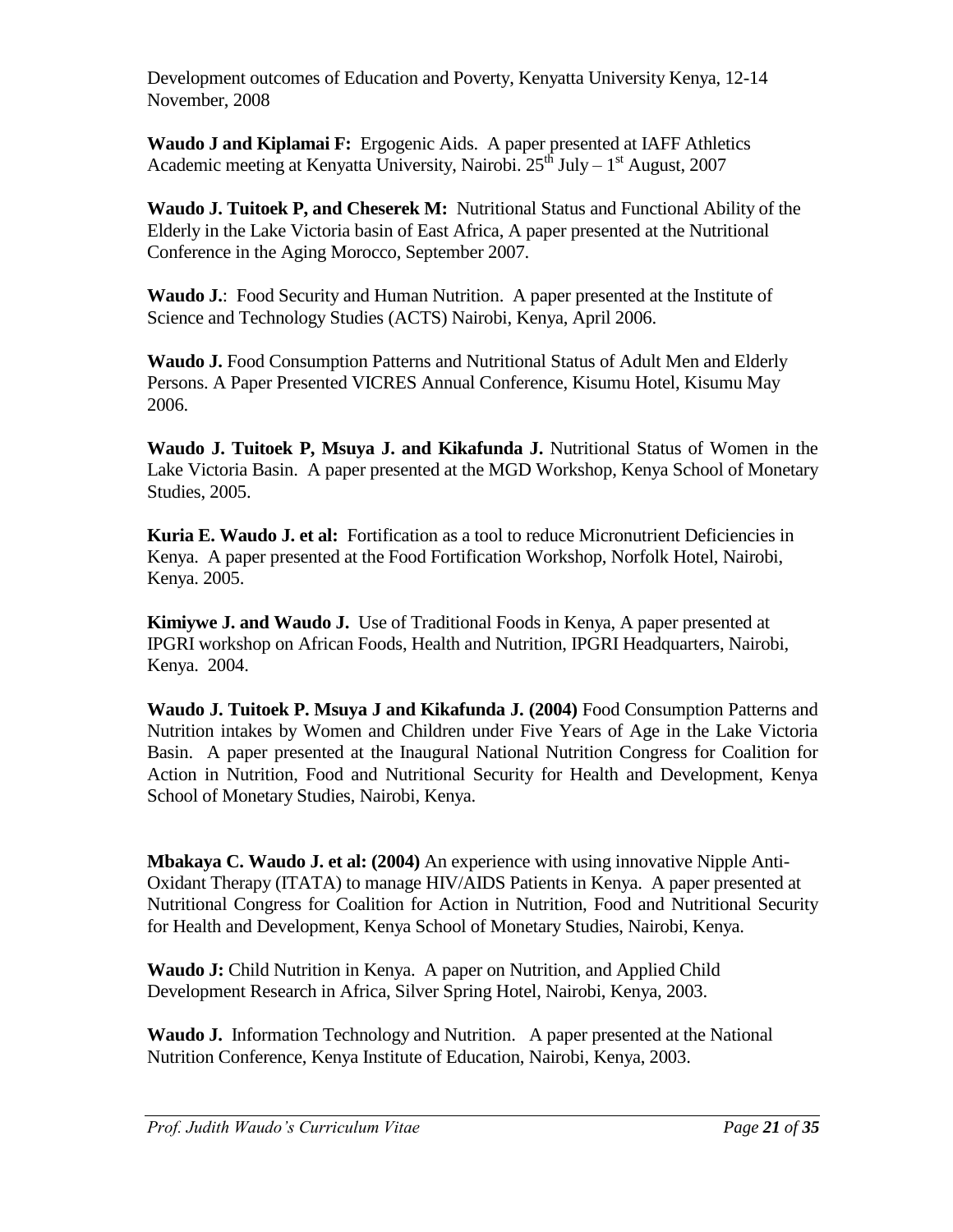**Waudo J.** Tertiary Education for Women: African Experience. A Paper presented at the International Stakeholder's Conference, University of Zimbabwe, Harare, Zimbabwe, 2003.

Seminar on Improving Urban Peri-urban Nutrition and Health through Harnessing the Diversity of Traditional Foods ICRAF, Nairobi, Kenya.

**Waudo J.** Nutrition and the Aged. A paper presented at A Helpage Workshop on Curriculum Review, Silver Spring Hotel, Nairobi, Kenya, 2003.

Seminar on Inter-religious and international Federation for World Peace, Grand Regency Hotel, Nairobi, Kenya.

Seminar on Report writing: National Household Food Consumption Survey, Nairobi, Kenya.

**Waudo J.** Nutrition & HIV/AIDS Care: Paper presented at the Nutrition Association of Kenya Workshop, Kenya Institute of Education, Nairobi, Kenya, 2003.

**Waudo J.** Health and Nutrition status of Children in Kenya: A Paper presented at the Child watch International Conference, Jacaranda Hotel, Nairobi, Kenya, 2003.

**Waudo J.** Incorporation HIV/AIDS in the curriculum at the University level, A paper presented at workshop on mainstreaming HIV/AIDS in Curriculum, Utalii Hotel, Kenya.

**Waudo J.** Health and Nutrition skills for women and girls living with HIV/AIDS, A paper presented at Women and HIV/AIDS, Hilton Hotel Addis Ababa, Ethiopia, 2002.

**Waudo J.** Information Technology in the Advancement of Nutrition in Africa, paper presented at the sub-committee on nutrition, Nairobi, Kenya, 2001.

**Waudo J, Herriot A and Mwirotsi M. PRISM 2000 Impact study qualitative analysis. A** paper presented at Ministry of Education PRISM Workshop, Sportsview, Nairobi, 2000.

**Waudo J.** PRISM Research and Evaluation Synthesis report. A paper presented at Ministry of Education PRISM Workshop, New Stanley, Hotel, Nairobi, Kenya, 2000.

**Waudo J. Herriot A and Mwirotsi M.** Headteacher Management training in Kenya: Voices for change. A paper presented at an International Conference, Cambridge U.K, 2000.

**Waudo J.** Socio-Cultural Dimensions in Promoting CB-ECCD Programmes. A paper presented at Early Child Education workshop, Kenya College of Mass Communication Technology, Nairobi, 1999.

**Waudo J.** Kenya Primary School Action Plans. A paper presented at the PRISM Annual Workshop at the College of Mass Communication Technology, Nairobi, 1998.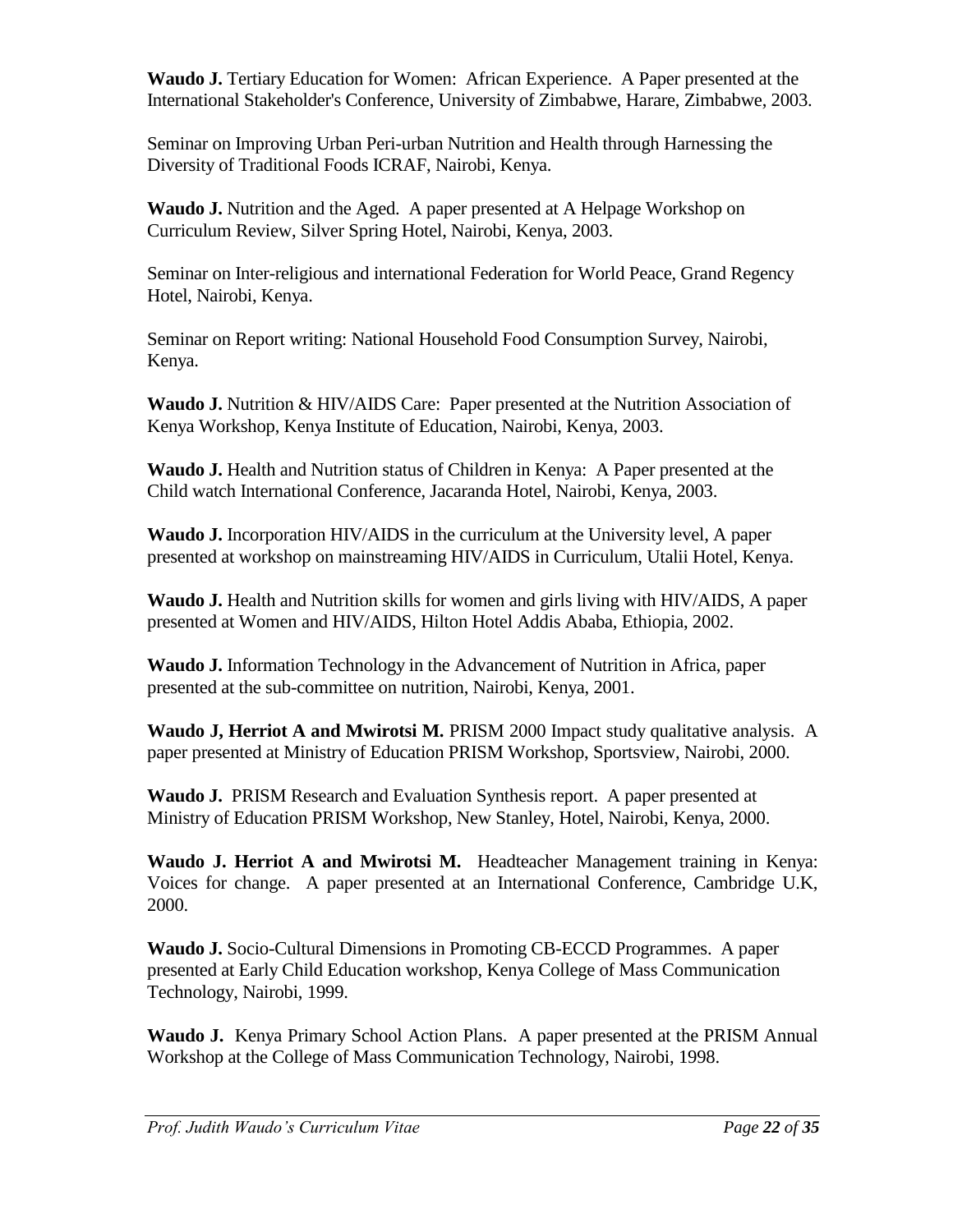**Waudo J.** Synthesis of PRISM Project. A paper presented at DFID Seminar at Silver Spring Hotel, Nairobi, 1998.

**Waudo J.** Guidelines in carrying out SPRED II Baseline Main Survey. A paper presented at SPRED Baseline Planning Seminar Garden Hotel, Machakos, Kenya, 1998.

**Waudo J.** The Analysis of Kenyan Primary Action Plans. A paper presented at PRISM workshop at Institute of Education, Nairobi, Kenya, 1998.

**Waudo J.** Using qualitative and quantitative Approaches in carrying out PRISM Baseline Studies. A paper presented at DFID Seminar CF/BT Headteachers Conference, Pan Africa

Hotel, Nairobi, Kenya, 1998.

**Waudo J.** Baseline Research for Primary School Management in Kenya. Qualitative and Quantitative Studies, MOE/DFID, Nairobi, Kenya.

**Waudo J.** An overview of Research Methods for carrying out SPRED II Baseline Study. A paper presented at Ministry of Education stakeholders' workshop, Naivasha, Kenya, 1998.

**Waudo J. Juma M.** Qualitative Research Methods. School/Community Studies. A paper presented at Ministry of Education/Kenyatta University workshop at Nairobi, Kenya, 1997.

**Waudo J. Juma M. Herriot A and Mwirotsi M.** Using Qualitative and Quantitative Methods to assess Impact of PRISM Project in Kenya, Paper presented at the Oxford University, U.K, 1997.

**Waudo J.** Qualitative Research Methods, School/Community Studies. A paper presented at Ministry of Education workshop, Naivasha, Kenya.

**Waudo J.** Soya Beans Utilization in Kenya. A paper presented at GTZ/Ministry of Agriculture, Embu, Kenya.

**Waudo J.** Gender Perspectives on Food Security and Management of Environmental Health in Korogocho, Kenya. A paper presented at GUE Workshop Mazingira Institute, Nairobi, Kenya, 1995.

**Waudo J.** An Overview of Early Childhood Issues in Kenya: A paper presented at the Mini-Beijing workshop, Nairobi, Kenya; August 1995.

**Waudo J.** Management of Health and Physical Environments: Gender perspectives: A case study of two districts in Kenya" Canadian Association of African Studies. A paper presented at the Mazingira workshop on Gender Management of Resource, Nairobi Kenya, 1995.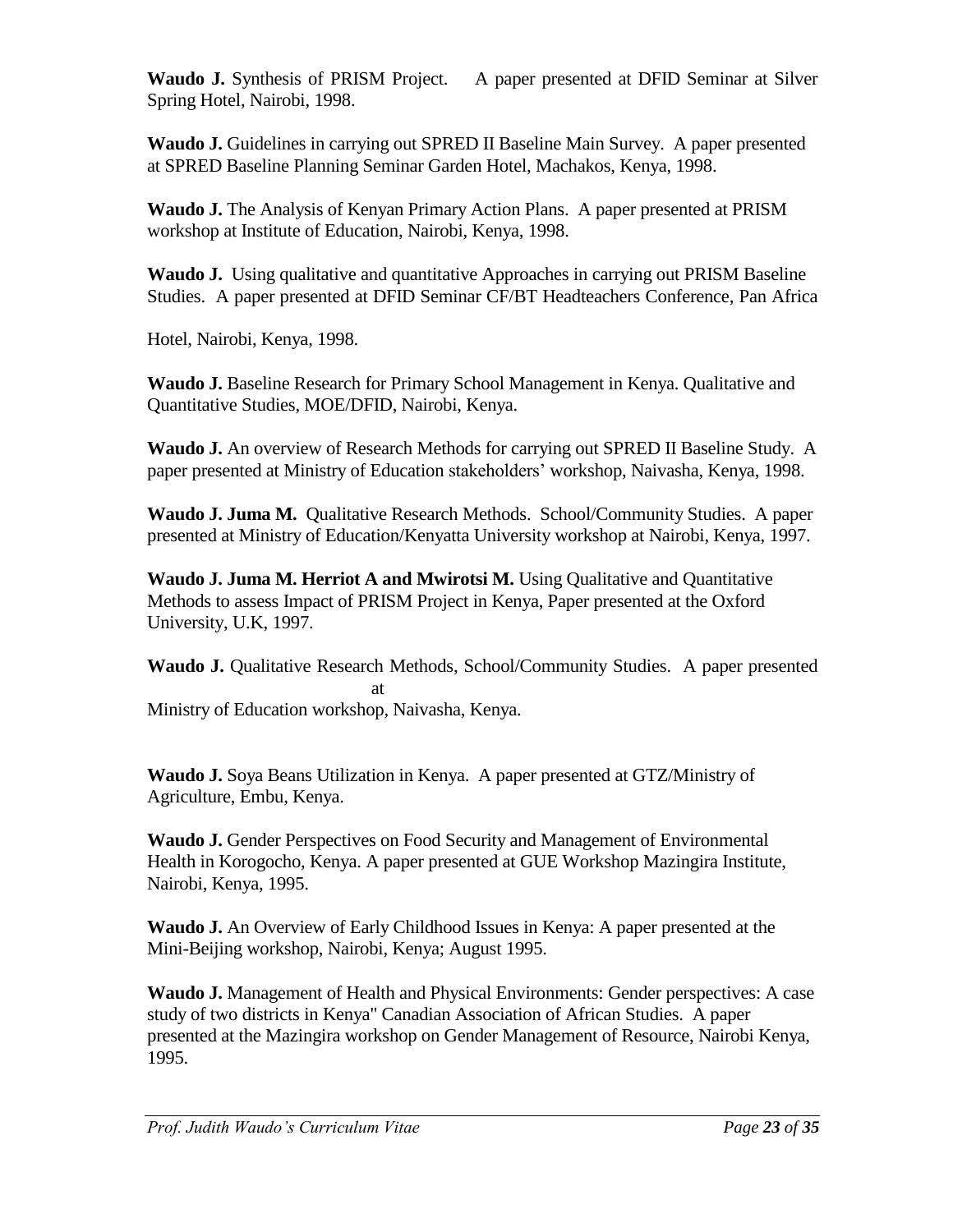**Waudo J.** Reflections of factors that facilitate and inhibit women in Development in Africa:

The case of Kenya and Uganda. A paper presented at the Pan African Colloquium on educational Innovations in post-colonial Africa Conference, 12-15 December 1994, Cape Town, South Africa.

**Waudo J.** Urban Nutrition and Health. A paper presented at International seminar on Gender, Urbanisation and Environment, 13-16 June, 1994, Nairobi, Kenya.

**Waudo J.** The use of qualitative methodology in studying urban Nutrition. A paper presented at the Kenyatta University/University of Alberta seminar on post graduate participatory approaches to instruction and research, February 6-11,1994. Nairobi, Kenya.

**Waudo J.** Starting small scale export businesses The issue of packaging and presentation. A

paper presented at Seminar on the role of women, in income-generating activities in Kenya, Busia, March, 1994.

**Waudo J.** Women and work in Kenya. A paper presented at Gender Studies Seminar at YMCA, Edmonton, Alberta, Canada.

**Waudo J.** The Socio-Economic, Political and Cultural forces of Malnutrition in Africa. A paper presented at Canadian Association of African Studies, University of Toronto, Toronto, Ontario, Canada, 1993.

**Waudo J.** Female Educational Accessibility and attainment in Kenya. A paper presented at AWID conference, Kansas City, U.S.A, 1993.

**Waudo J.** Food security and development in Africa. A paper presented at a workshop at Food Security in Africa Slave Lake, Alberta, Canada, 1992.

**Waudo J.** The use of traditional foods in the African Diets. A paper presented at a workshop on Curriculum Re-orientation in Home Economics in selected African countries, Nairobi, Kenya, 1986.

# **10.0 SCIENTIFIC PUBLICATIONS**

# **INTERNATIONAL**

1. **Tobiko E.L, Waudo, J,N, and Kimani H** ( 2020) Uptake of Isoniazid Preventive Theraphy (IPT) and its associated factors among people living with HIV (PLWHIV) in Kajiado County, Kenya. International Journal of Tropical Disease and Health 41(1) 26-34. ISSN.2278-1005, NLD ID 1010163266.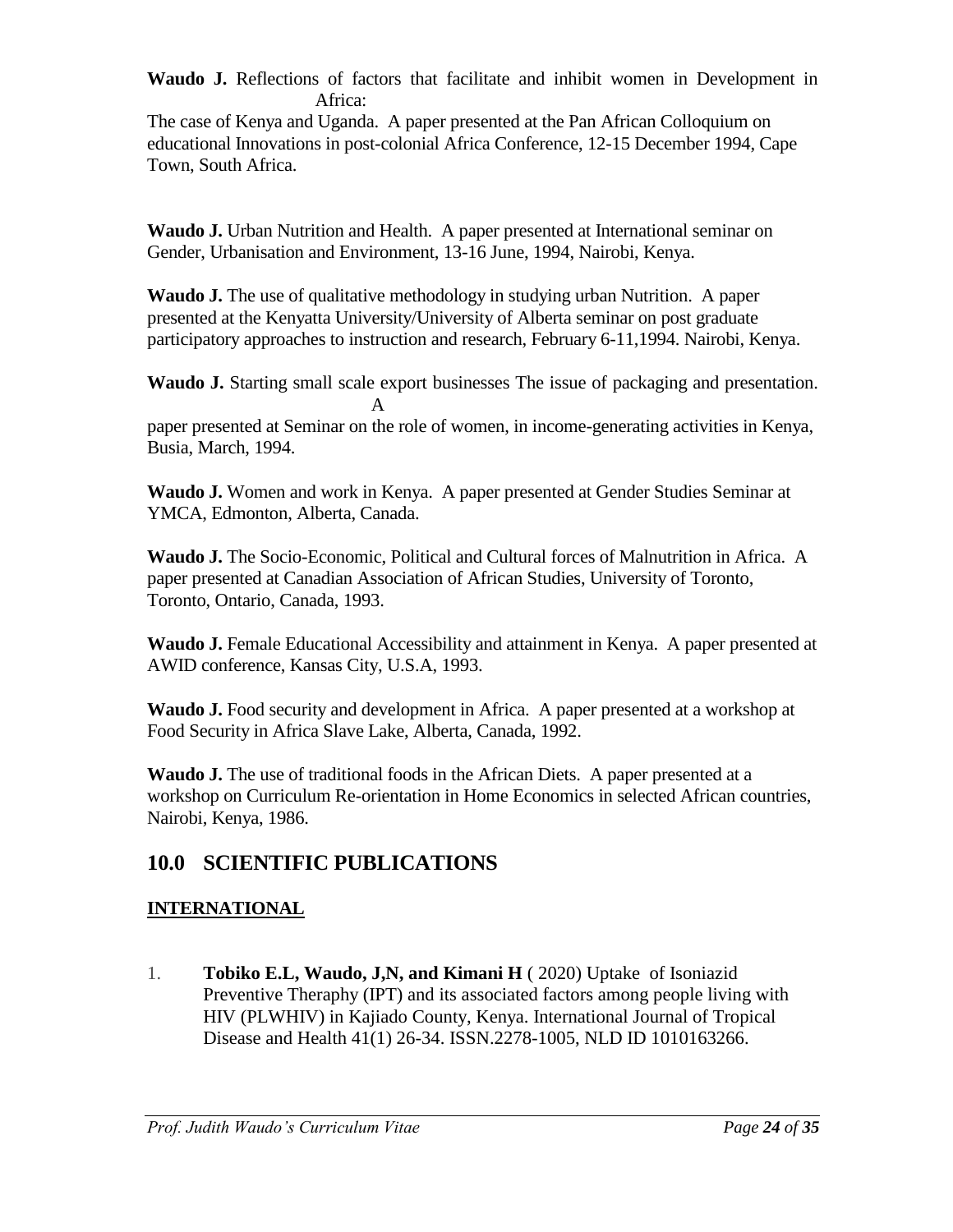- 2. **Waswa F., Wangia J and Waudo J. 2020**. A Rapid Appraisal of Poor Educational Performance in Selected Secondary Schools in Navakholo Constituency in Kenya. International Journal of Education and Research. 8 (5) 19- 32. [www.ijern.com](http://www.ijern.com/)
- 3. **Ashioya Damaris Shihundu, Lucy Kathuri-Ogola, Judith Waudo and Wawire Koinange (2019)**. Relationship between Care provided by Foster Families and Psychological Well-being of Children affected by HIV and AIDS in Kiambu County, Kenya. Internal Journal of Social Sciences and Information Technology pp. 128-141.
- 4. **Ashioya Damaris Shihundu, Lucy Kathuri-Ogola, Judith Waudo and Wawire Kiinange (2019).** Relationship between Type of Psychosocial Support available in the Community and Psychosocial Wellbeing of Children affected by HIV and Aids in Kiambu County, Kenya. International Journal of Social Sciences and Information Technology. pp. 84-94.
- 5. **J.Wangia, Waswa Fuchaka and Waudo J (2019)**. Determinants of Self Esteem, Educational Performance and Career Prospects Among Secondary School Students in Navakholo Constituency, Kakamega, Kenya. Journal of Education and Practice, Vol. 10. No. 14 PP 41-49.
- **6. J. Wangia, Waswa Fuchaka and Waudo J (2019).** Determinants of Self Esteem, Educational Performance and Career Prospects Among Secondary School Students in Navakholo Constituency, Kakamega, Kenya. Journal of Education and Practice, Vol. 10. No. 14 PP 41-49.
- **7. Mola Caroline Nabukanda, Solomonm Kemoi Cheboi and Judith Waudo (2018).** Implementation of WHO 2006 Child Growth Standards: Health Workers, Knowldlege, Attitudes and Practice in Kasarani, Kenya.
- **8. Kiplamai, F and Waudo J (2018).** Nutri-Survey Updated with Kenyan Foods software.
- **9. Mugo,J., Waudo J. et al. (2018).** Nutritional Status of Elderly Persons: A Comparison Between Institutionalized and Non – Institutionalized Elderly Persons in Nairobi City County, In Kenya
- **10. Mugo,J., Waudo J. et al. (2018).** Functionality of Elderly Persons: A Comparison Between Institutionalized and Non – Institutionalized Elderly Persons in Nairobi City County, in Kenya
- **11. Janet Malla, Judith Waudo and Ciriaka Kithinji (2017). Dietary Patterns and Obesity Among Pre-Adolescents in Nairobi County, Kenya.**
- **12. Mugambi Rahab M, Imungi J, Waudo J and Ondigi A (2016).** Relationship Between Mother's Socio Demographic Characteristics and Food Security Status in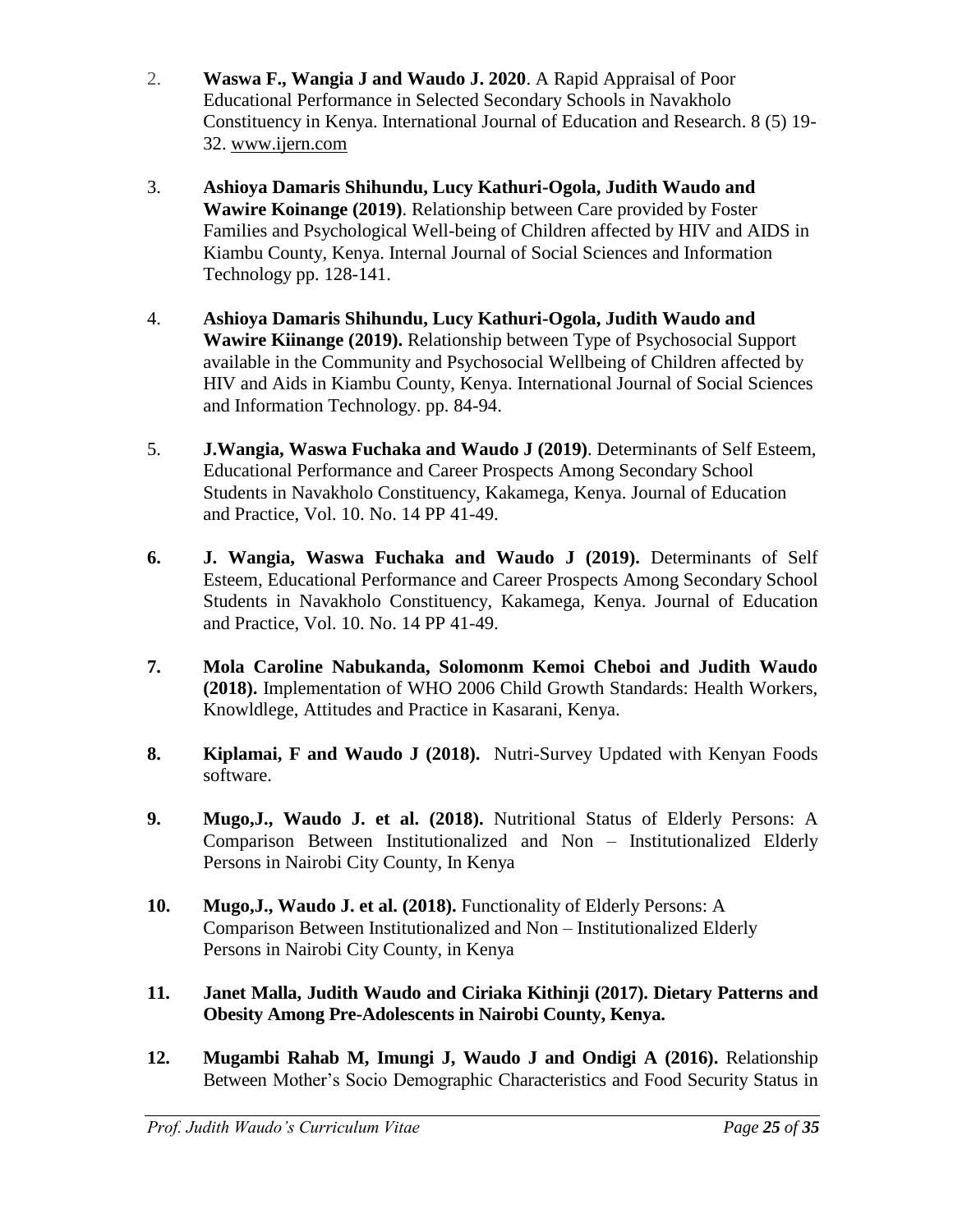Kangai and Mutithi Location, Mwea West Sub-County, Kenya. Food Science and Quality Management ISSN 2224-6088 Vol. 58. pp 20-28.

- **13. Mugambi Rahab M, Imungi J, Waudo J and Ondigi A (2016).** Mother's and Household Food Security Status in Kangai and Mutithi Location of Mwea West Sub-County, Kenya. Food Science and Quality Management. ISSN 2224-6088 Vol 58. pp. 12-19.
- **14. Neddy Wangusi, Judith Waudo and Beatrice Mugendi (2016). Prevalence and determinants of iron deficiency anaemia among children 6-23 months attending Thika Level 5 Hospital, Kiambu County, Kenya.**
- **15. Lilian Marita, Judith Waudo and Elizabeth Kuria (2015). Nutritional status and Haemoglobin levels of Pregnant Women attending Kapenguria Hospital in West Pokot, Kenya.**
- **16. Gitau G, Kimiywe J and Waudo J. (2014).** Investigating iron status of women: Iron status of reproductive age women. Lambert Academic Publishing. ISBN 973-3- 659-64062-2
- **17. Maureen J Cheserek, Judith Waudo, Prisca J. Tuitoek, John Msuya and Joyce K. Kikafunda (2012).** Nutritional vulnerability of older persons living in urban areas of Lake Victoria Basin in East Africa; A cross sectional study. Journal of Nutrition in Gerontology and Geriatrics. Vol 31;1 86-96
- **18. Maureen J. Cheserek, Judith Waudo, Prisca J. Tuitoek, John M. Msuya and Joyce Kikafunda. (2012).** Anthropometric Characteristics and Nutritional Status of Older Adults in the Lake Victorial Basin of East Africa Region: Sex and Age differences. South African Journal of Clinical Nutrition. Vol. 25. No. 2pp. 67-72.

# **19 .Onywera, O. Vincent, Adamo B. Kristi, Steel W. Andrew, Waudo Judith, Boit Mike and Trembley S. Mark (2012).**

- 20. Child Obesity and Fitness Levels among Kenyan and Canadaian Children from Urban and Rural Environments. A KIDS-CAN Research Alliance Study. Internation Journal of Pediatric Obesity Vol. 6 Issue 2 Part 2 pp 1-6.
- **21. Rayvisic M. Ndivo Judith Waudo and Fuchala Waswa (2012**). Examining Regional Tourism Destinations Appeal: The Prospectives of Domestic Tourism Market in Kenya. Journal of Tourism and Hospitality. Vol. 1. Issue 5. 1000103

# **22. Rayviscic Mutinda, Judith Waudo and Fuchaka Waswa (2012).**  From National to Regional Development Focus in Kenya: Examining the challenges and Opportunities. Tourism Planning and Development. Open access Journal.

**23. Vincent O. Onywera, Kirsti B. Adamo, Adrew W. Sheel, Michael K. Boit,**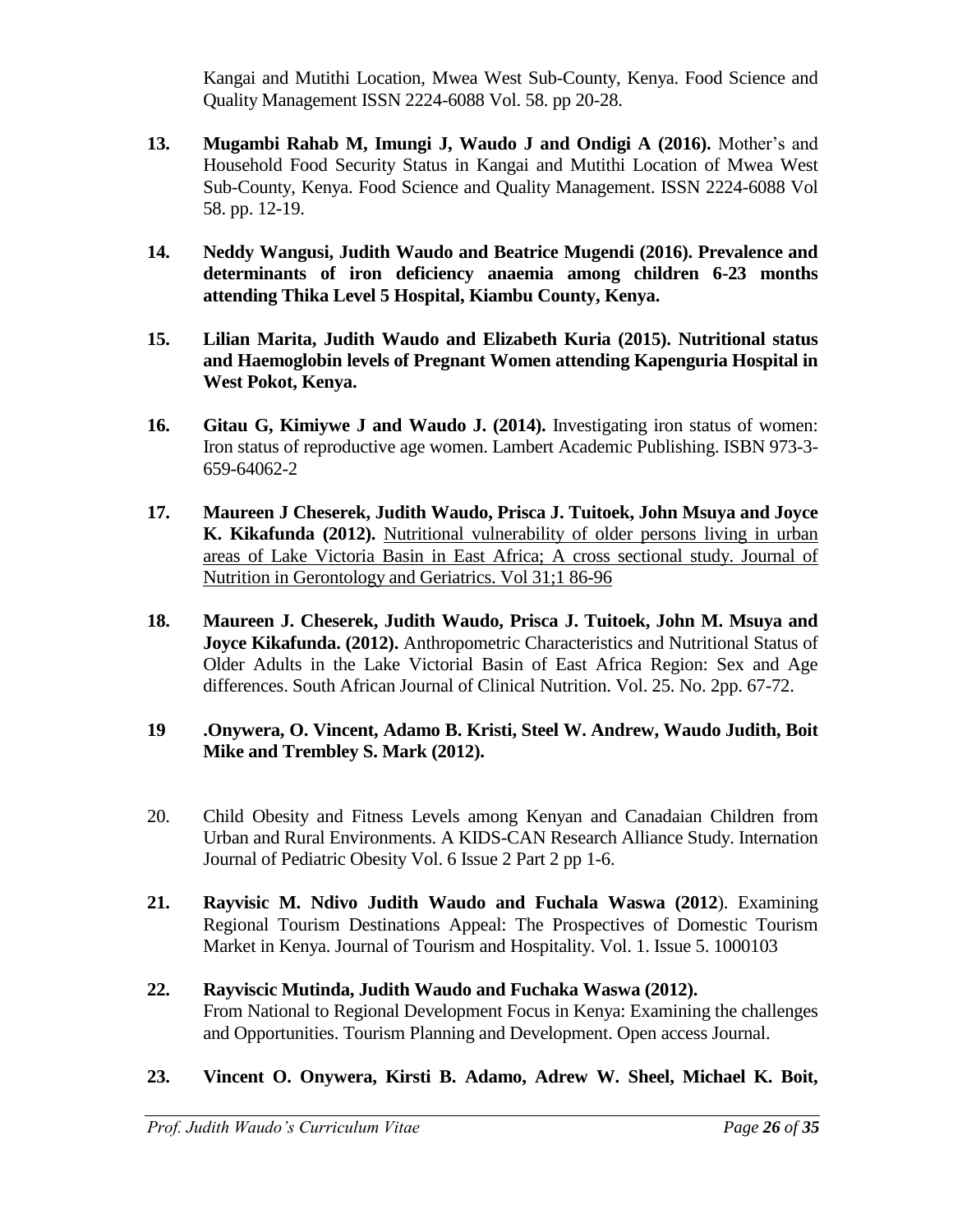**Judith N. Waudo and Mark S. Trembley (2009)** Physical Activity Transition in Kenya: Emerging Evidence of Physical activity transition in Kenya. Manuscript submitted for publication.

# **24. Oyunga-Ogubi MA, Waudo N. J. Afullo A and Olye S. O. (2009)**

Potential Role of Street Foods as Macronutrients Source among Low Income Groups in Nairobi, Kenya. AJFAND Vol. 9 No 5. ISSN 1684-5374 pp 1129-1145

# **25. Gitau G, Kimiywe J and Waudo J (2008)**

Food Intake and Iron Status of Lactating and Non-Lactating Mothers in Kenya. Book Chapter in book entitled, Gender inequalities in Developing Countries.

# **26. Mbithe D, Kimiywe J, Waudo J and Orodho J. (2008)**

Promotion of Nutrition Education Interventions in Rural and Urban Primary Schools in Machakos District, Kenya: Journal of Applied Biosciences Vol. 6: 130- 139 IS SN 1997-5902.

### **27. Waudo J., Crossley M. and Mwirotsi M, Herriot A, Holmes A & Juma M. (2005).**

Research and Evaluation for Educational Development: Learning from the Prism Experience in Kenya. Book. ISBN 1873927207.

# **REGIONAL**

- **28. Othoo D, Waudo J and Kuria E (2014).** Dietary assessment of vitamin A and Iron among pregnant women in Ndhiwa Sub Hospital, Kenya. AJFAND, VOL. 14. NO.5 P. 1-15 ISSN 1684-5374
- **29. Gitau Morris and Waudo Judith (2014). Factors** Associated with Non-Compliance to Infant Formula Feeding Among HIV-Positive Mothers in Nairobi, Kenya. African Journal of Medical and Health Sciences.

# **30. Mbakaya C.F, Nyambaka H., Waudo J, and Ndiege I.O (2011)** Might the Time be Ripe to Redefine the Cause of Aids in the Light of the Emerging Evidence? Journal of Agriculture, Science and Technology Vol.13 No. 1, p1.

# **31. Wanjihia V., Kiplamai F., Waudo J., and Boit M. (2009**)

Post-Prandial Glucose levels and consumption of Omega 3 Fatty Acids and saturated fats among rural population in Kenya. East African Medical Journal: vol. 86 No. 6; pp 259-266

#### **32. Waudo J. Kimiywe J. Mbithe D. and Maundu P. (2007)** Utilization and medicinal value of indigenous leafy vegetables consumed in Urban and peri-urban Nairobi. African Journal of Food and Nutritional Security Vol.7.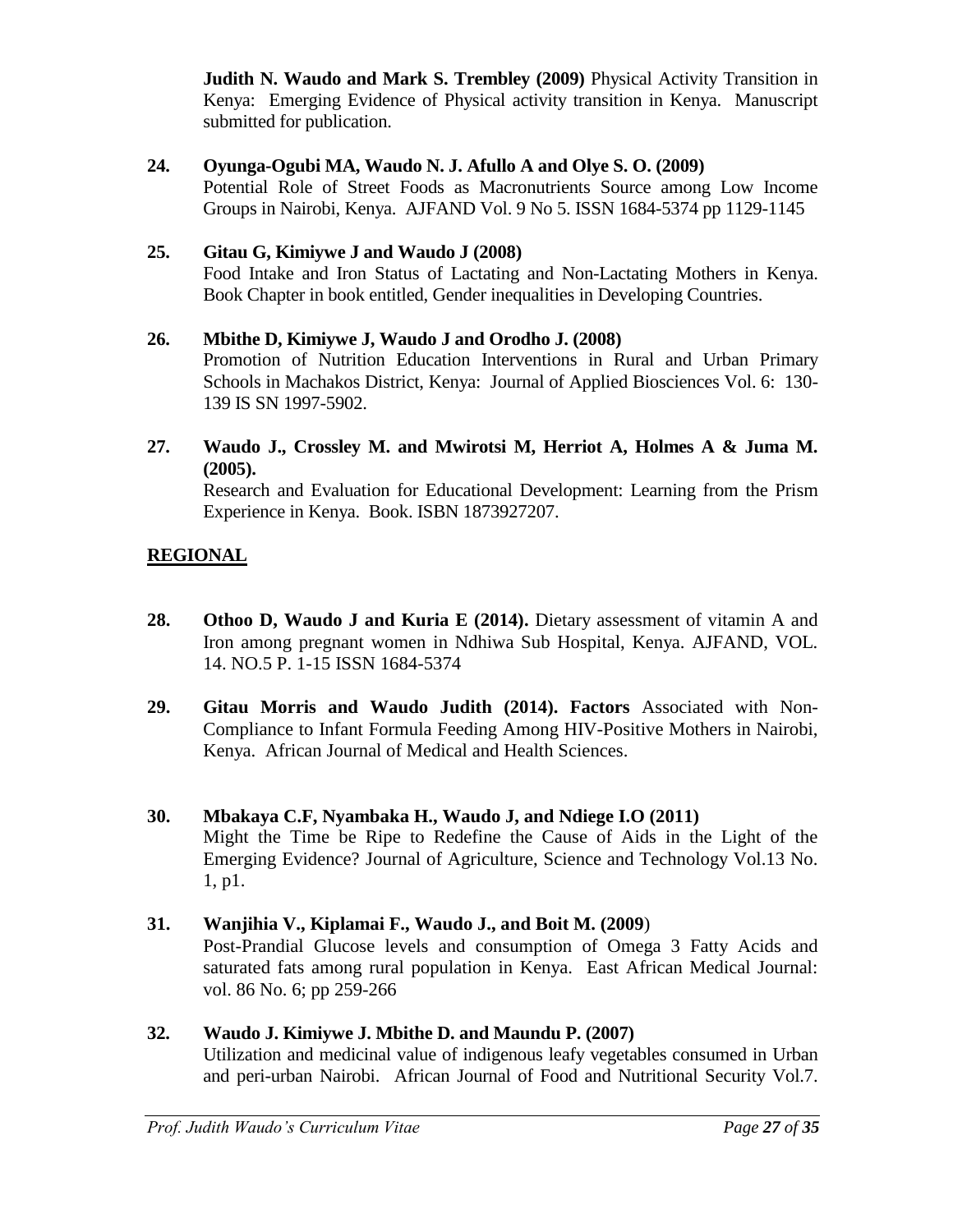No. 4.

- **33. Waudo J. Tuitoek P.I. Msuya J. and Kikafunda T. (2006)** Nutrition and Food Security status of East African Women in the wetlands of Lake Victoria Basin: The Role of African Universities in improving maternal health. Chapter in MGD Book. (SBN 9966-776-05-2).
- **34. Waudo J. Tuitoek P. Msuya T. and Kikafunda T. (2005)** Food composition patterns, nutrient intakes and food security status of women in the wetlands of Lake Victoria. SAJCN Vol. 18 Suppl. 1.
- **35. Mbakaya C. Waudo J. et al (2004)** Micronutrient Zinc deficiency as a possible cofactor in the Transmission and Progression of HIV/AIDS in Kenya. AJ FA ND Vol 4. No. 2.
- **36. Waudo J. et al (2002):** Headteacher support Groups initiative within PRISM project in Kenya. Eastern Africa Socio Science Research Review Volume XVIII No. 1 pp.97-108.
- **37. Waudo J. (2002).** Home Economics in Kenya: Challenges and Perspectives. Curriculum and Technology Quarterly Journal. Volume 12 No. 1 p. 6
- **38. Waudo J. (2002).** Nutritional Status of School Children in Kenya: The place for information Technology. The Southern Africa Journal of Clinical Nutrition. Vol. 15 No.2 Supplement.
- **98. Kitsao P. and Waudo J. (2002).** Health Education at Kitoon Primary School, Machakos District, Kenya, with reference to the Child to Child Approach. The South African Journal of Clinical Nutrition. Vol. 15 No.2 pp. 26-30.
- **40. Waudo J.: Juma M., Herriot A., Mwirotsi M and Crossley M (2002).**  The Development and Operation of headteacher support groups in Kenya: A mechanism to create pockets of excellence, improve provision of quality community. International Journal of Educational Development 22(5) 509-526.
- **41. Waudo J et al. (2002):** CD Rom on Nutrition in Africa, Uppsala, Sweden
- **42. Waudo J (2001):** Information Technology in the Advancement of Nutrition in Africa. International Journal of Health Care Engineering. Vol. 9 No. 4 323
- **43. Waudo, J.N. (1993):** Changing Food Habits in Kenya, Alberta Home Economics Journal.
- **44. Waudo, J.N.(1993):** Home Economics Reflections and perspective in Africa. Canadian Home Economics Journal 43(4) 150-152.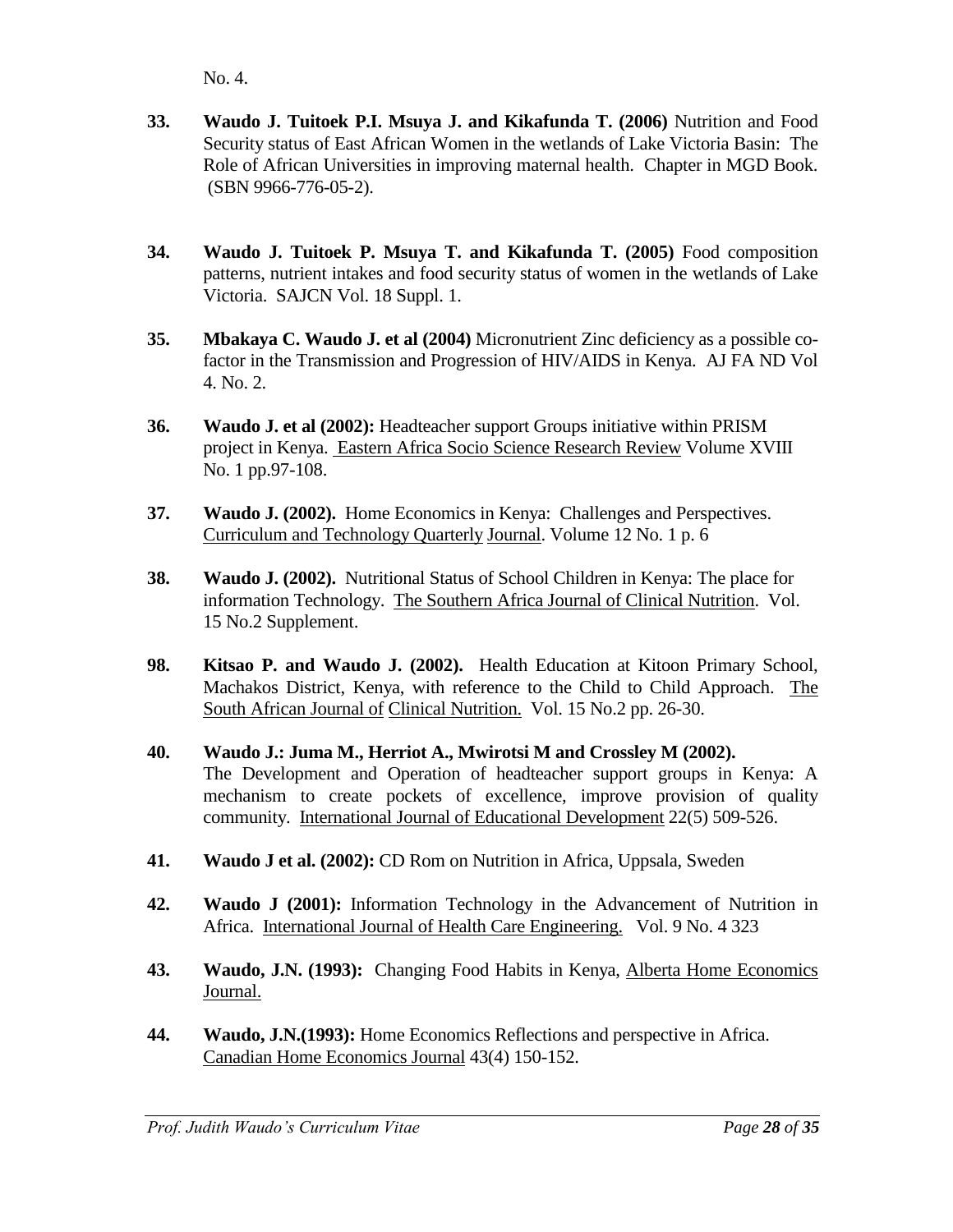**44. Waudo, J.N. and Amos,R. (1986):** Food choices and consumption Patterns of East African Students at Iowa State University. Journal of Home Economics.

# **NATIONAL**

- **45. Waudo,J. and Wairegi, S. (2018).** Nutritional Needs and Status of the Elderly in Kenya. Utafiti Foundation, Eldoret Kenya.
- **46. Waudo J. Tuitoek P, Msuya J. and Kikafunda J. (2010).** Food Consumption Patterns and Nutrition Status of Women and Children. African Journal of Environmental Studies and Human Sciences.

# **11.0 RESEARCH REPORTS**

**Waudo J. (2016).** A report of Elefans project on E-learning in Nutrition and Food Security in higher Institutions in Eastern Africa

**Waudo J. et al (2015)**: Assessment of Food loss in Courgettes, Irish Potatoes and Avocado in Nyeri East and Bomet Counties, Kenya

**Waudo J. Et al (2012):** On Action Review Report submitted to UNICEF Kenya Country Office.

**Waudo J. (2012)** Audit Report on HENNA Programme submitted Secretariat in Germany.

**Waudo J. Et al (2010.)** Sero Prevalence of HIV/AIDs among University students in Kenya: I.U.C.E.A. Project.

# **Waudo J. et al (2007).**

Food Consumption and Nutritional Status of Adult men and Elderly Women in Lake Victoria Basin. A Vicres Report.

# **Waudo J. Sleyn N. P. Nel J et al (2006)**

Dietary intake of adult women in South Africa and Nigeria with a focus on the use of Spreads. A Research Report.

**Waudo J. et at (2005):** Food Consumption Patterns and Nutritional Status of Women, Pre school Children, Adult men and Elderly persons in the Lake Victoria Basin. A Vicres Research Report.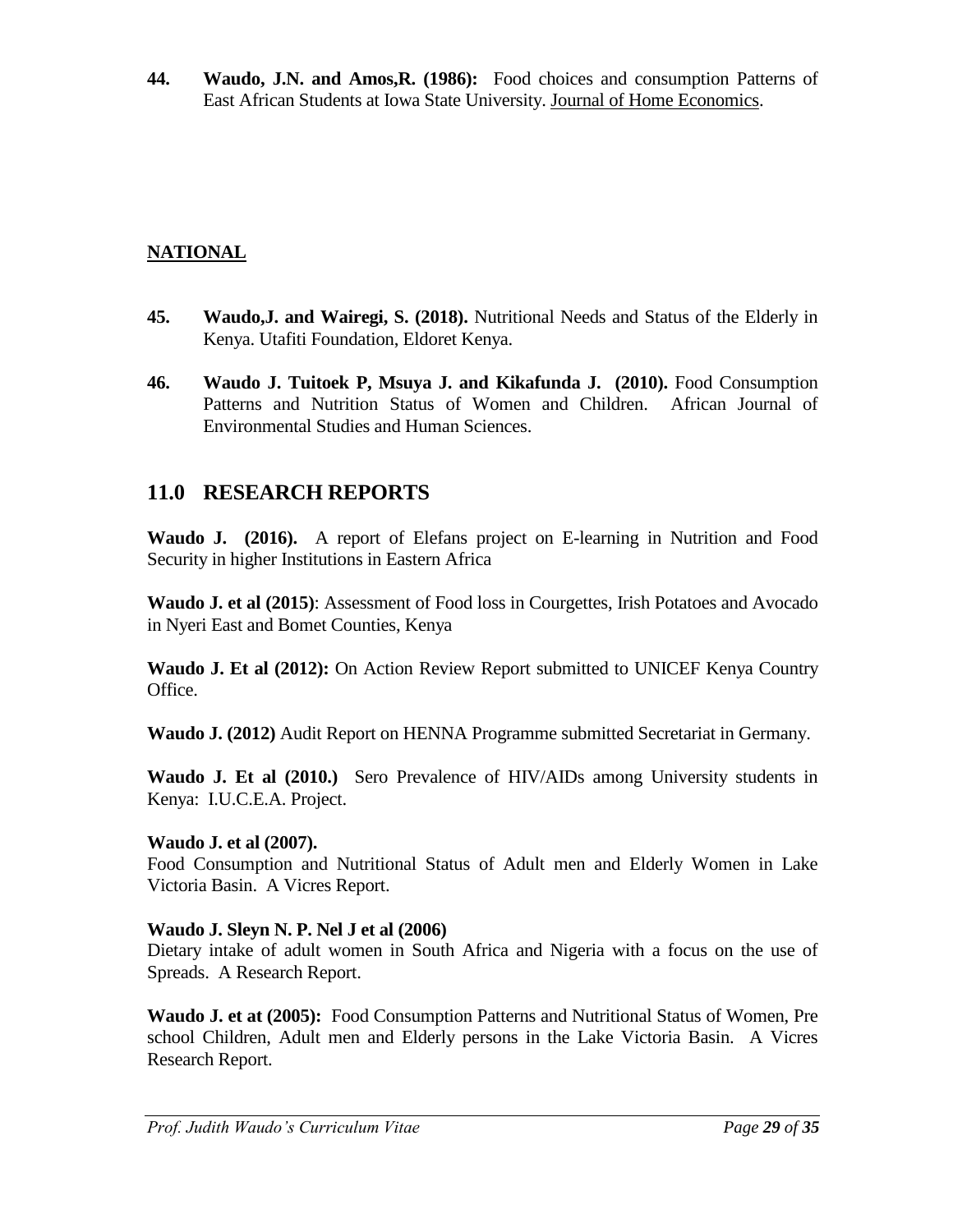**Waudo N. Judith Gaseitsire B.M. and Chawanje C (2002):** Food Security from a woman's and Child's Human rights perspective. CD rom for Undergraduate students in Nutrition and Medicine.

**Waudo et al (2000) Cascade** strategies leading to learning Organizations as a basis for the Measurement of Impact: Implementing Primary School A Research report for Ministry of Education, Kenya.

**Waudo J. and Juma M. (2000)** An inquiry into the Headteachers Support Groups (HTSGS) within The PRISM Project, Kenya.

**Mwirotsi M., Waudo J.and Herriot A (2000)**. A report on the qualitative analysis of twenty-four schools in Kenya. Ministry of Education, Science and Technology, Nairobi.

**Waudo, J. and Juma M. (1999).** PRISM Follow up study, Impact Study MOE&HRD/DFID Project.

**Waudo, J. (1998):** PRISM Analysis of Kenyan Primary School Actionplans. A Research Report MOE&HRD/DFID, funded project.

**Waudo, J. (1998):** SPRED II Special Studies Report on ParentalAttitudes and Cost of Schooling in Primary Education, Kenya MOE&HRD/DFID project.

**Waudo, J. et al (1998):** PRISM Impact Research Report MOE&HRD/DFID funded project.

**Waudo, J. and Juma M. (1998):** PRISM School/Community Studies. Ministry of Education/DFID. Kenya, A Research Report.

**Waudo, J. and Juma M. (1997):** A Handbook of Qualitative Research MOE, Nairobi, Kenya.

**Waudo, J.** *et al***. (1997):** PRISM Baseline. A Research Report of the Ministry of Education, Nairobi, Kenya.

**Waudo, J. (1995):** Gender Perspectives on Food Security and Management of Environmental Health in Nairobi. A Research Report.

**Waudo, J.** *et. al***. (1995):** SPRED I: Strengthening of Education Enrolment in Primary Schools in Kenya. A Research Report for MOE/ODA.

**Waudo, J.N. (1993):** A study of the Mothers' Understanding and Use in Pre-Urban Areas, A Ph.D. Dissertation, University of Alberta, Edmonton, Canada.

# **12.0 NETWORKING AND COLLABORATION WITH EXTERNAL**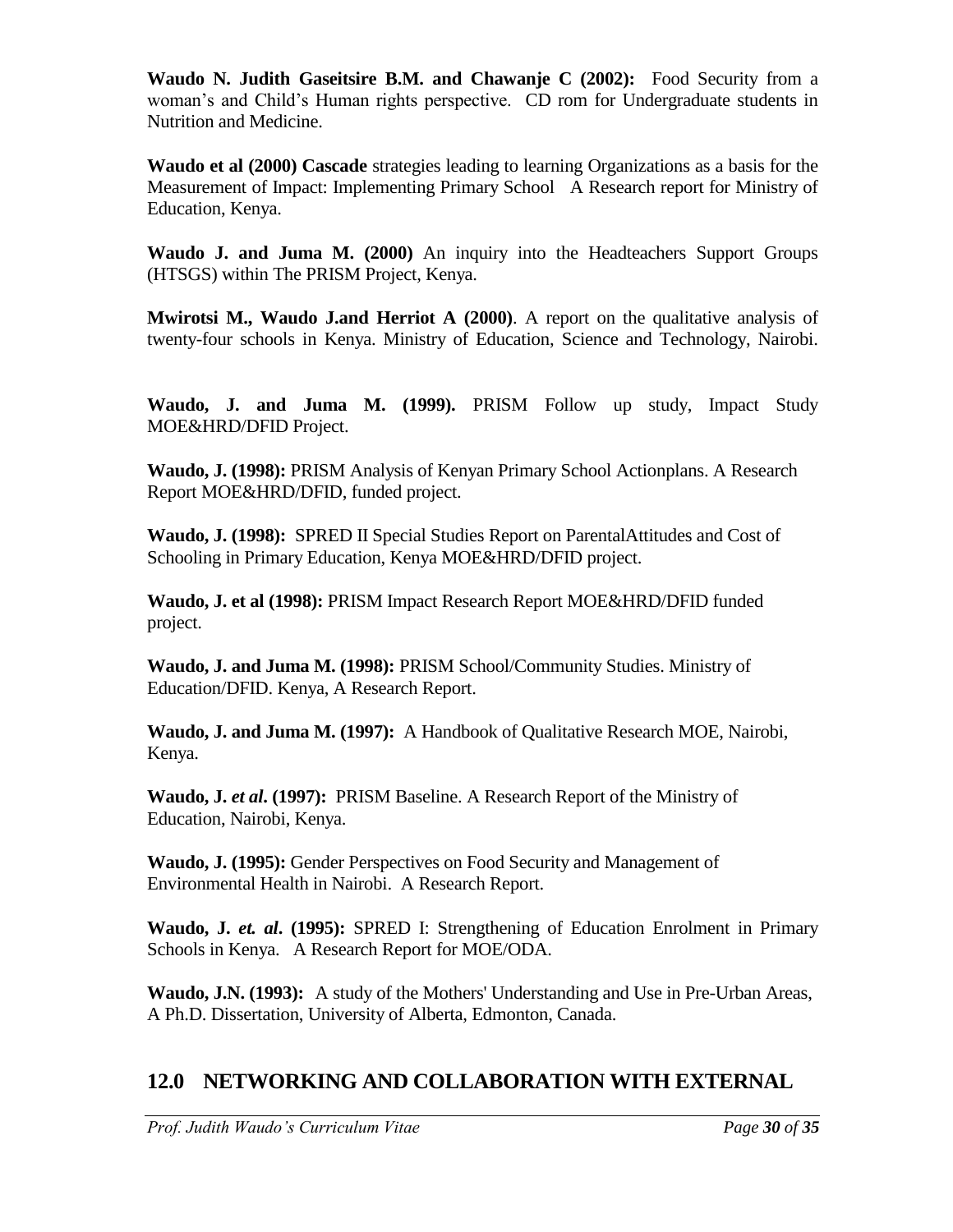# **ORGANIZATIONS**

- 1. Research collaboration with Children's Hospital of Ontario Canada on Nutrition and Physical Activity.
- 2. Research collaboration with Amref Kenya and Kenya National Reference Laboratories on Baseline Study on HIV/AIDS in Kenyan Public Universities.
- 3. Research collaboration with University of Sokoine Tanzania, Egerton University and Makerere University, Uganda on Research and Development of Food Guidelines.
- 4. Supervision collaboration with Mid Sweden University on Postgraduate Supervision.
- 5. E-learning capacity Building collaboration project with Makere University, University of Hawassa, Jomo Kenyatta of Agriculture and Technology, Egerton University and ULM University in German.

# **13.0 PROJECT/RESEARCH GRANTS**

- 1. Capacity Building for Women and Girls for Life Long Learning in Kenya. Bill and
- 2. Melinda Gates Foundation Grant
- 3. Development of Food Based Guidelines. Vicres Sponsored Project. 1 year project. Project
- 4. Collaborators are Egerton University, Makerere University and Sokoine University of
- 5. Tanzania, Department of Foods and Nutrition. Project value US\$ 42,412.
- 6. Kenyan International Development Study on Nutrition and Physical Activity (KIDS CAN) 1 year project. Project collaborators are children's Hospital of Ontario, University of British Columbia, Canada. Projects value \$ 25,000 planning phase, Equipment \$ 30,000.
- 7. Baseline study on HIV/AIDS in Kenya Universities. Sponsored by Inter University Council of East Africa. 1 year project collaborators, Amref Project value US\$ 93,000.
- 8. Elfans Capacity Building Project in Food and Nutrition Security in East African Countries EUR 489,791.00.

# **14.0 NATIONAL AND INTERNATIONAL RECOGNITION**

- **Focal Person**, PASET Regional Scholarship Fund at Kenyatta University
- Technical Advisor and Resource Person, International Food Safety Conference, May 2019
- **Chair, Technical Committer**, Academic Mobility, Kenyatta University 2019.
- **Chair, Technical Committee**, African Centre for Transformative Leadership 2019.
- **Editor** of Kosmik Multidisciplinary Journal on Empirical Studies (KAMJES)
- **Chief Editor**. The Cener Journal of Nutritional Sciences and Physical Activity.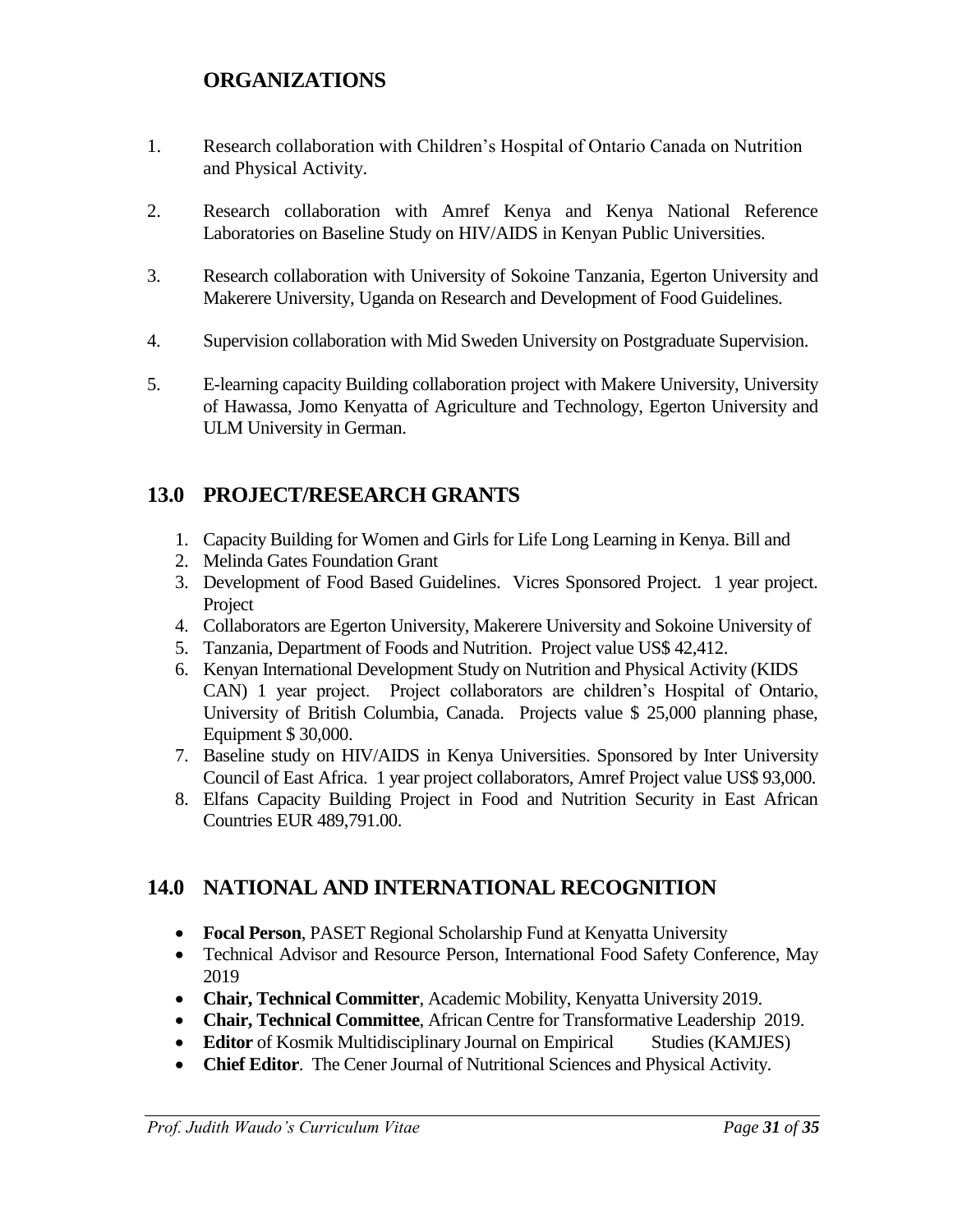- **External Examiner**, Department of Food Science, Makerere University, Uganda.
- **Board member** of Advancement of Nutrition and Information Technology (Itana)
	- o External Examiner, Maseno University.
	- o External Examiner, Department of Food Science and Nutrition, University of Nairobi
	- o External Examiner, University of Eldoret.
	- o External Examiner Egerton University, Department of Nutrition and Dietetics.
	- o External Examiner PhD Thesis, Technical University of Kenya.
	- o External Examiner Bunda College, University of Malawi
	- o External Examiner, Technical University of Kenya.
	- o External Examiner Jomo Kenyatta University of Technology and Agriculture.
	- o External Examiner Department of Dentistry Surgery, University of Nairobi

# **15.0 ACADEMIC LEADERSHIP:**

- Task Force Member Elfans Capacity Building Project in Foods and Nutrition Security in East African Universities.
- Bill & Melinda Gates Foundation, Hub Leader, Women, Economic Empowerment Project, Kenyatta University.
- Member of the Research Quality Control Panel, University of Nairobi Women's Economic Empowerment Hub.
- Vetter, Vice Chancellors Research Grants
- Resource Person International Conference on Food safety and Food Security: From Farm to Folk.
- Chairperson, International Nutrition Conference held at North Coast Hotel, Kilifi, March 10-14, 2014.
- Principal Researcher: Assessment of Food Loss of Courgettes, Irish potatoes and Avocado in Nyeri and Bomet Counties, Kenya.
- Principal Researcher: Food Security and Nutritional Status of households in the Lake Basin of Lake Victoria.
- Principal Researcher in Unilever Research on Nutritional Status of Kenyan and South Africa Women.
- Principal Researcher on IPGRI Sponsored Research on the use of Traditional Foods in urban and peri-urban areas of Nairobi, Kenya.
- Responsible for initiating and developing the department of Hospitality and Tourism at Kenyatta University.
- Developed new structure of Graduate School, developed Graduate School Prospectus, revised postgraduate Examination Guidelines, Initiated Rapid Response Initiative for proposal development at Graduate School, Kenyatta University.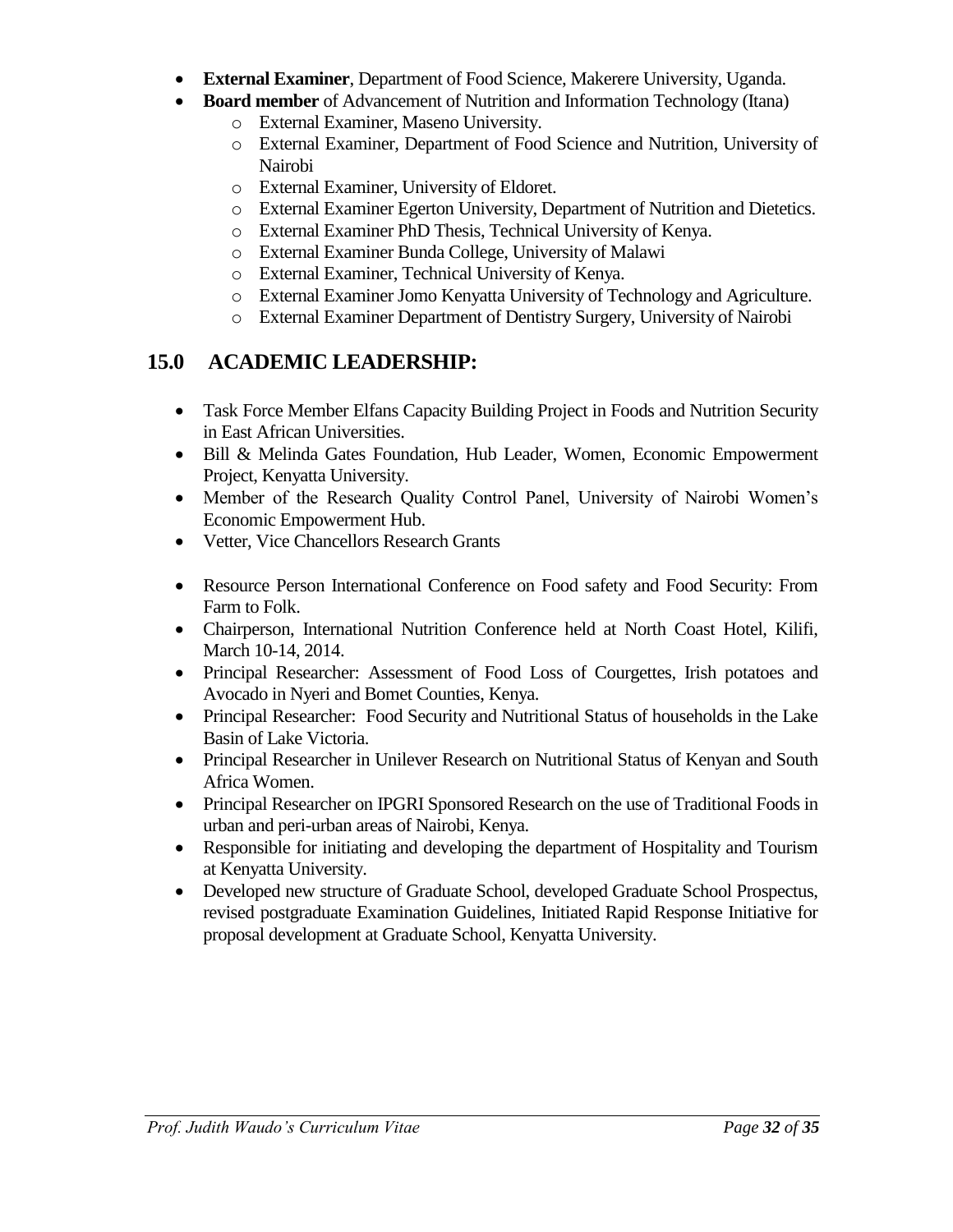# **16.0 PROFESSIONAL MEMBERSHIP**

# **MEMBERSHIP TO COMMITTEES**

- 1. Committee Member to University Research Review and Advisory Board (URRAB) Kenyatta University.
- 2. Committee on Restructuring Schools into Colleges of Kenyatta University
- 3. Committee Member of the Vice-Chancellor Committee on Next Generation of Academic Club.
- 4. Chairman of the Vice-Chancellors Committee on Ph. D Facilitation Committee, Kenyatta University.
- 5. Committee Member Graduation Committee.
- 6. Member of Deans' Committee.
- 7. Chairman of Dean's Subcommittee of Future of UCU units at Kenyatta University
- 8. Chairman of Dean's Subcommittee on Streamlining of Dean's Committee meetings of Kenyatta University.
	- Member of information in the advancement of Nutrition in Africa (ITANA) Chairperson local chapter.
	- Member of Kenya Nutritionists and Dietician Institute No. 549.
	- Founding member Kenya Association of Food Safety and Protection.
	- Executive member of Home Economics Association for Africa.
	- Member of Child Welfare Society of Kenya.
	- Council member, Information Technology for Advancement of Nutrition in Africa.
	- Research committee member, School of Public Health and Applied Human Sciences, Kenyatta University.
	- Chair, Academic Mobility Committee, Kenyatta University.
	- Committee Member, Implementation Planetary Health Africa-Japan Strategic and Collaboration Education Phase Program

# **17.0 CONTRIBUTION TO THE COMMUNITY**

- **2007:** Member of Trustees, Alwali Hospitality Training Institute, Mumias Kenya. Participated in the development of the proposal for Establishment of Masinde Muliro University in Kakamega, Kenya.
- **2003:** Ambassador for Interreligious and International Federation of world peace.
- **2010:** Present Patron, Job, Community School, Navakholo District, Kakamega County.
- **2014:** Chairperson, Proposal Development of University in Navakholo District, Kenya.

**2018**: Chairperson for Academic advancement and Mentorship Association, a Community

Based Organization.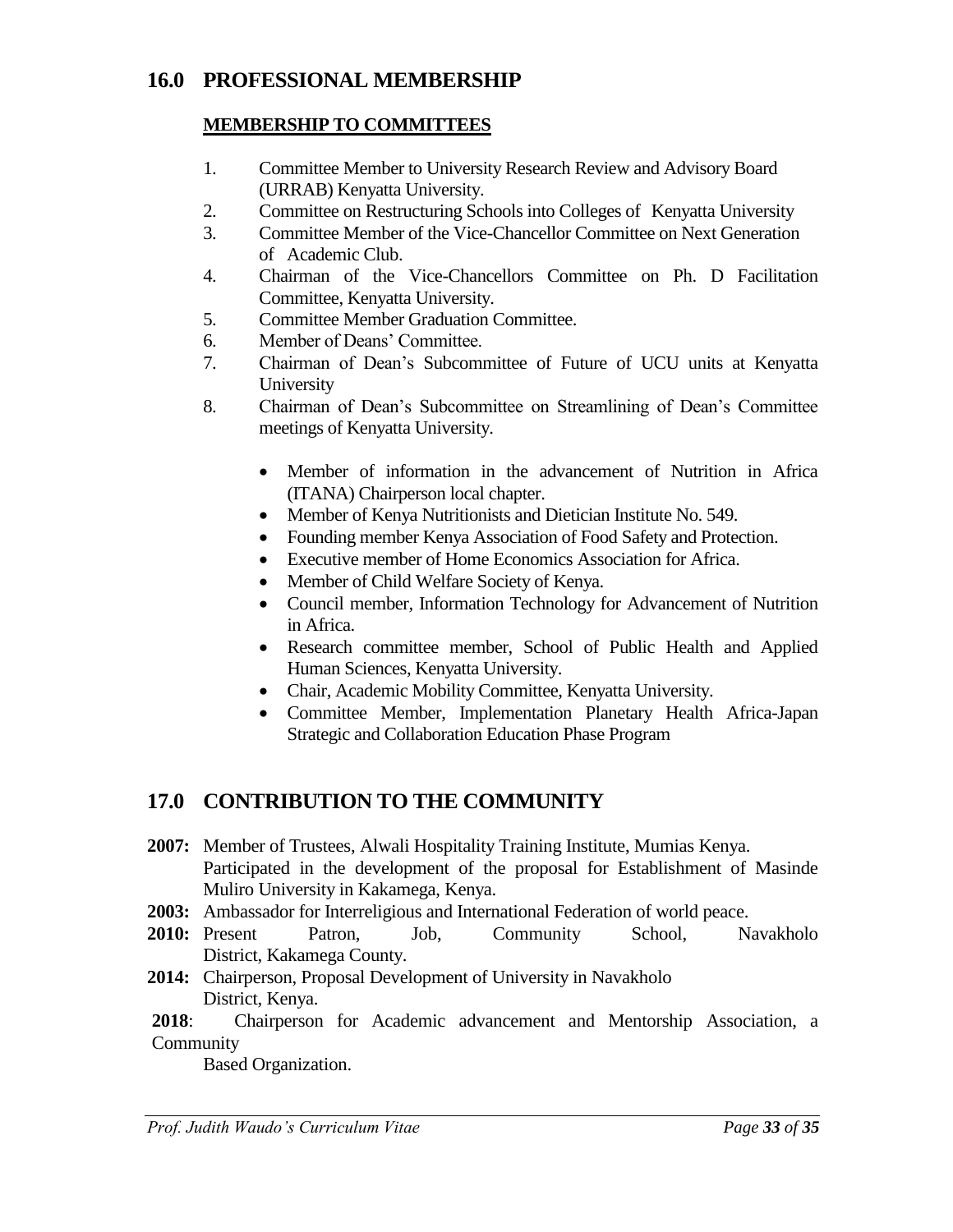**2019:** Appointed as member of the Board of Management of Job's Primary School, Kakamega County from 23<sup>rd</sup> April 2019-23<sup>rd</sup> April 22.